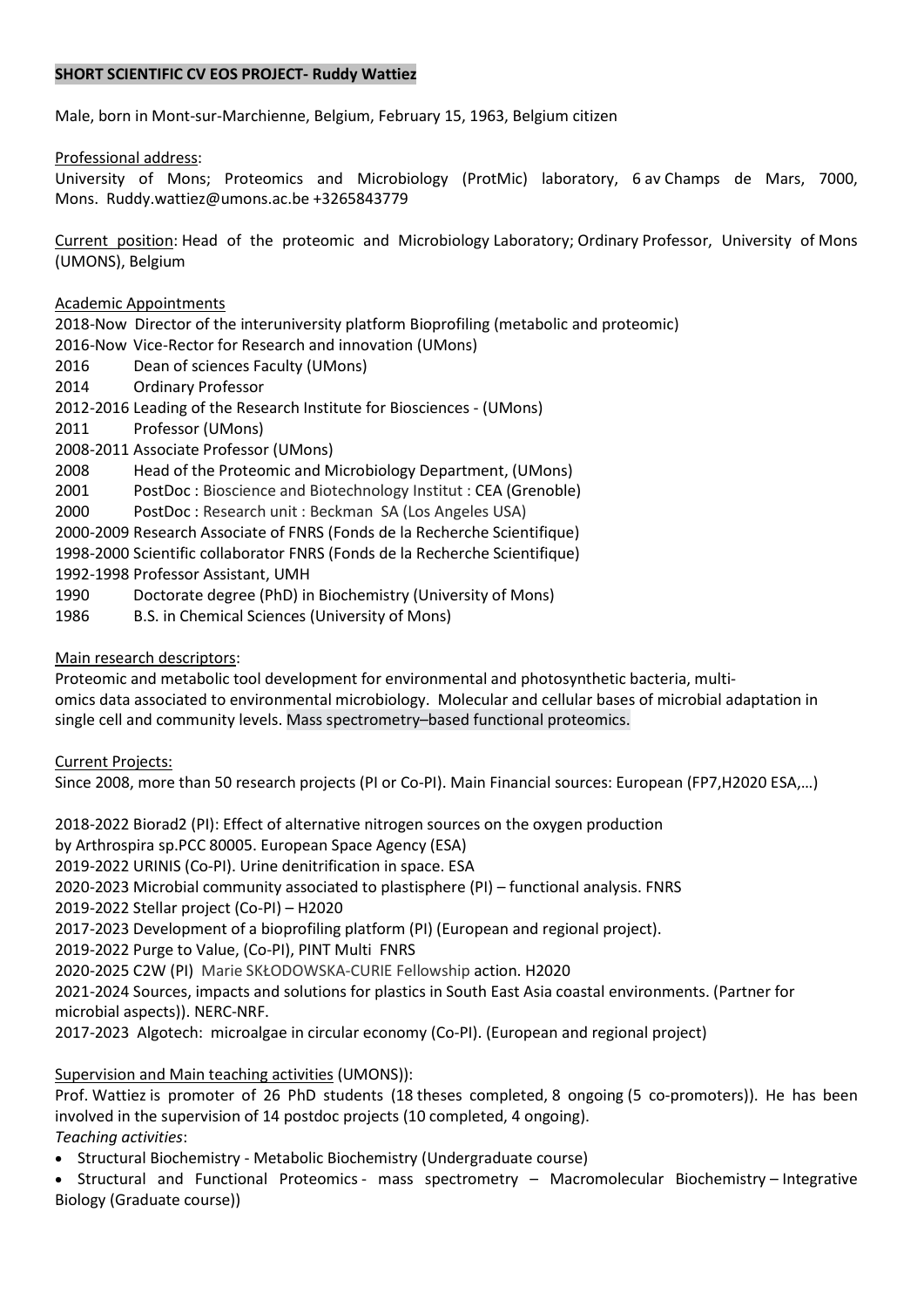Peer reviewing for the following international journals: Electrophoresis, Journal of Proteome Research, Proteomics, Mass Spectrometry Reviews, Journal of the American Society of Mass Spectrometry, mass spectrometry Journal, Biological Chemistry, Journal of Chromatography A, Journal of Chromatography B, Biochemistry, Ecotoxicoloy and Environmental safety , Molecular and Cellular Proteomics, Proteomics, Microbiology, ISME J, Nature and Appl Environ Microbiol.

Reviewing of grant applications for The Heart & Lung Academic Healthcare Centre (UK), the Italian Telethon Grant, the FNRS, NFWO, The Walloon Region, the Brussels Capital region, the Belgian Science Policy Office and for the French Ministry (Fr) IBISA coordination for Biotechnology platforms and ANR.

List of the international contacts and the international networks (last 5 years) International contacts:

- Prof. J. Garin, Research Institute for life Sciences and Technology (iRTSV institute, Grenoble,France), and
- "Large Scale Biology" research unit (CEA/INSERM/UJF U1038). Grenoble, France
- Dr. C. Lasseur, ESTEC, European Space Agency, Netherland.
- Dr. G. Billon géosystèmes, Univ. Lille 1. France.
- Prof. Søren J. Sørensen Section of Functional Genomics, Department of Biology, University of Copenhagen, Copenhagen, Denmark.

## Dr. S.V.Singh, Principal Scientist, Veterinary Microbiology. Animal Health Division CentralInstitute for Research on Goats, Makhdoom, Post. FARAH, Dist. MATHURA, INDIA.

- Prof. Yehuda (Hudi) Benayahu, Department of Zoology, Tel Aviv University.
- Prof. Dmitry Shchukin, Stephenson Institute for Renewable Energy, University of Liverpool.
- Prof. Ana Otero, Department of Microbiology and Parasitology, University of Santiago deCompostela.

Dr. Nathalie Bissonnette, Agriculture and Agri-Food Canada. Research Scientist - AdjunctProfessor

(Sherbrooke University).

- Dr. med. Dirk Wagner.Zentrum für Infektiologie und Reisemedizin &
- Centrum für Chronische Immundefizienz (CCI). Universitätsklinikum Freiburg.
- Prof. G. Dussap, Dept. of Chemical & Biochemical Engineering, University Blaise Pascal,Clermont-Ferrand, France.
- Dr. J. Brunet, Sherpa Engineering, Nanterre, France
- Prof. F. Godia, Unit of chemical engineering, University of Barcelona, Barcelona, Spain.
- Prof. M. Dixon, Department of Horticultural Science, University of Guelph, Canada Prof.
- Pirkko Mäenpää , Department of Biosciences, Abo Akademi University,Turku, Finland.
- Prof. Matallana-Surget, Biological and Environmental Sciences (Room3A116), School of Natural Sciences, University of Stirling. Scotland

# Visitor Professors during last five years

2015 : Dr Rabeay Hassan (PostDoc – Erasmus Mundus)

2016 : Prof. Ghosh Robin, University of stuttgart.. Visiting professor.

- 2016 : Prof. Hussein Ramadan University of saskatchewan,Canada. Visiting professor.
- 2016 : Prof . Toru Hisabori, Tokyo Institut of Technology. Japan. Visiting Professor

2017 : Prof. S. Matallana Surget . University of stirling. UK. Visiting professor.

2017 : Prof Ghosh R. and Dr. Grammel H - Max Planck Institute. De. Visiting professor.

2019 : Prof. Søren J. Sørensen University of Copenhagen, Copenhagen, Denmark. Visiting professor

2020 : Prof. Maria deRosa, University of Carleton, Canada. Visiting professor

2021 : prof. D. Springael, KUL. Sabbatic Year

# International networks

- Non Mycobacterium tuberculosis European Network.
- MELiSSA (Micro-Ecological Life Support System Alternative) Network of theEuropean Space Agency (ESA).
- European proteomic association (Eupa). Belgian representative of the Eupanetwork.

#### Other scientific activities

- 2012 Now Scientific director of the Biotech group of the researchcenter MateriaNOva
- 2012 2014 Chairman of the Belgium Proteomic association (BePa)
- 2003 2019 leading of the proteomic FNRS contact group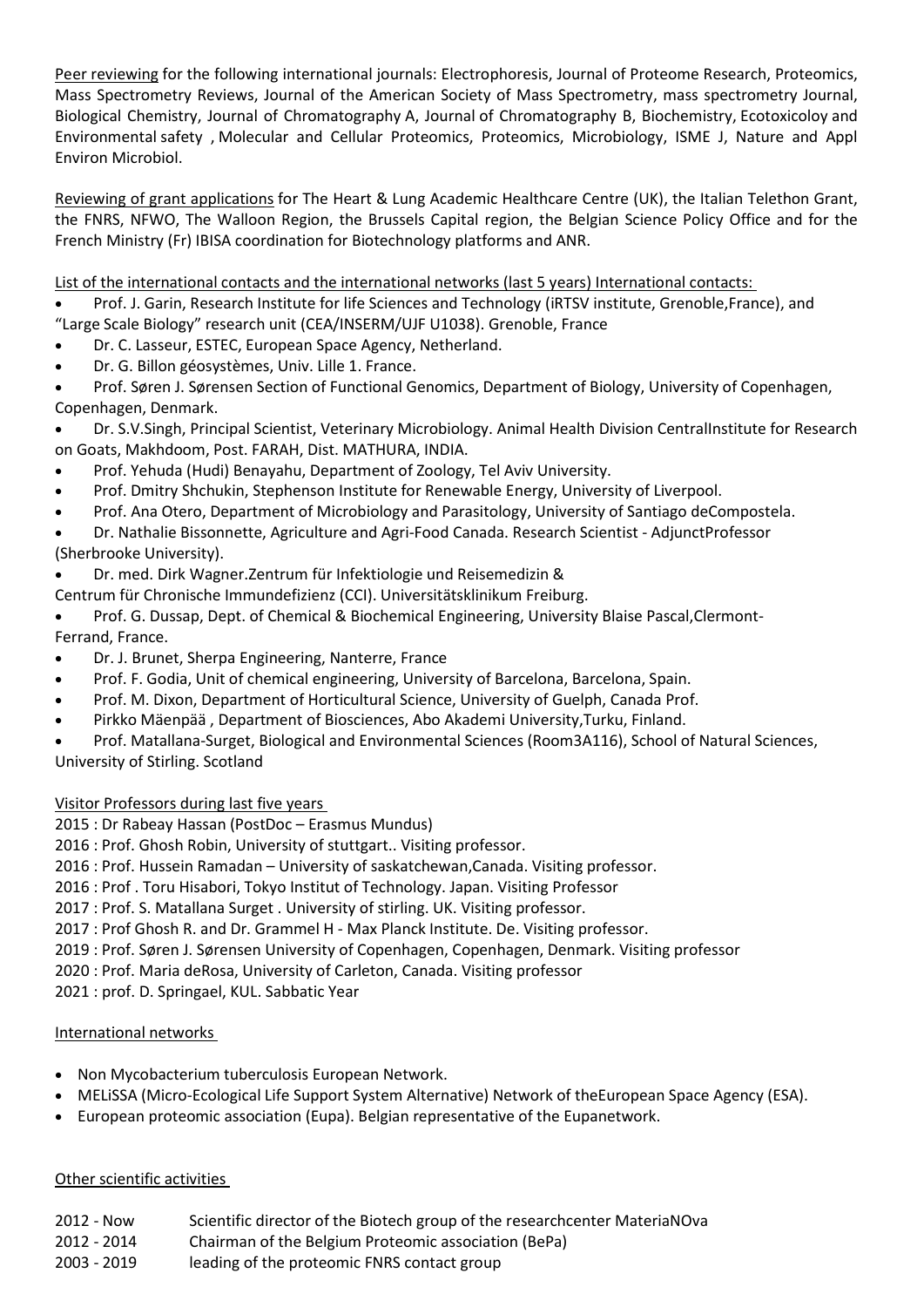| 2009 - 2017  | Member of the board of the Belgium society of biochemistry and molecular biology |
|--------------|----------------------------------------------------------------------------------|
| 2009 - 2017  | member of the Administrator Board of the research center Immunehealth            |
| 2015 - Now   | Invited member of the administrator board of the WelBio                          |
| $2016 - Now$ | Member of the administrator Board of Wagralim                                    |
| $2016 - Now$ | Member of the administrator board of MateriaNOva research center                 |
| $2016 - Now$ | Member of the Scientific board of Syngulon SA                                    |
| 2016 - Now   | Member of the Coma FNRS                                                          |
| 2017 - Now   | Member of the patent commity - UMONS                                             |
| 2020 - Now   | Coordinator of the Belgium platform federal COVID 19 : UMONS-JOLIMONT5           |
| 2021 - Now   | Member of the administrator Board of Cetic research center                       |

## Scientific impact and other scientific output

Publications:  193 ; h factor of 50;  I10 factor of 158, 8427citations  2 Patents

### Patenting

Patent N° 17150194.3-144. Activators of plant metabolic changes form Cyanobacteria. Cabrera Juan Carlos and Ruddy Wattiez

Patent N° 17176170.3-1466. LDL-cholesterol lowering cell extract and food supplement. Mastroleo F., Robertus Suters and Ruddy Wattiez

#### Published works, as author, co-author or editor

#### Book chapters or participation in a collective work, as author or co-author

- 1. Kindt Nadège, Descamps Géraldine, Lechien Jérome, Remmelink Myriam, Colet Jean-Marie, Wattiez Ruddy, Berchem Guy, Journe Fabrice, Saussez Sven, (2019). "Involvement of HPV Infection in the release of macrophagemigration inhibitory factor in head and neck squamous cell carcinoma." in Journal of Clinical Medecine, mdpi, 978-3- 03943-564-7
- 2. Matallana-Surget S., Jagtap PD, Griffin TJ, Beraud Mélanie, Wattiez Ruddy, (2018). "Comparative Metaproteomics to Study Environmental Changes" in In METAGENOMICS: PERSPECTIVES, METHODS, AND APPLICATIONS, Elsevier
- 3. Deschoenmaeker Frédéric, Leroy Baptiste, Wattiez Ruddy, (2017). "Proteome Analysis of Phototrophic Adaptation"in Modern Topics in the Phototrophic Prokaryotes,, Editions Springer, 978-3-319-51363-8
- 4. Leroy Baptiste, Houyoux Nicolas, Matallana-Surget S., Wattiez Ruddy, (2012). "Gel free proteome analysis isotopic labeling vs. label free approaches for quantitative proteomics" in Integrative proteomic, INTECH, 978-953- 51-0070-6
- 5. Leroy Baptiste, Falmagne Paul, Wattiez Ruddy, (2008). "Sample Preparation of Bronchoalveolar Lavage Fluid" in 2D PAGE: Sample Preparation and Fractionation, Humana Press, 978-1-58829-722-8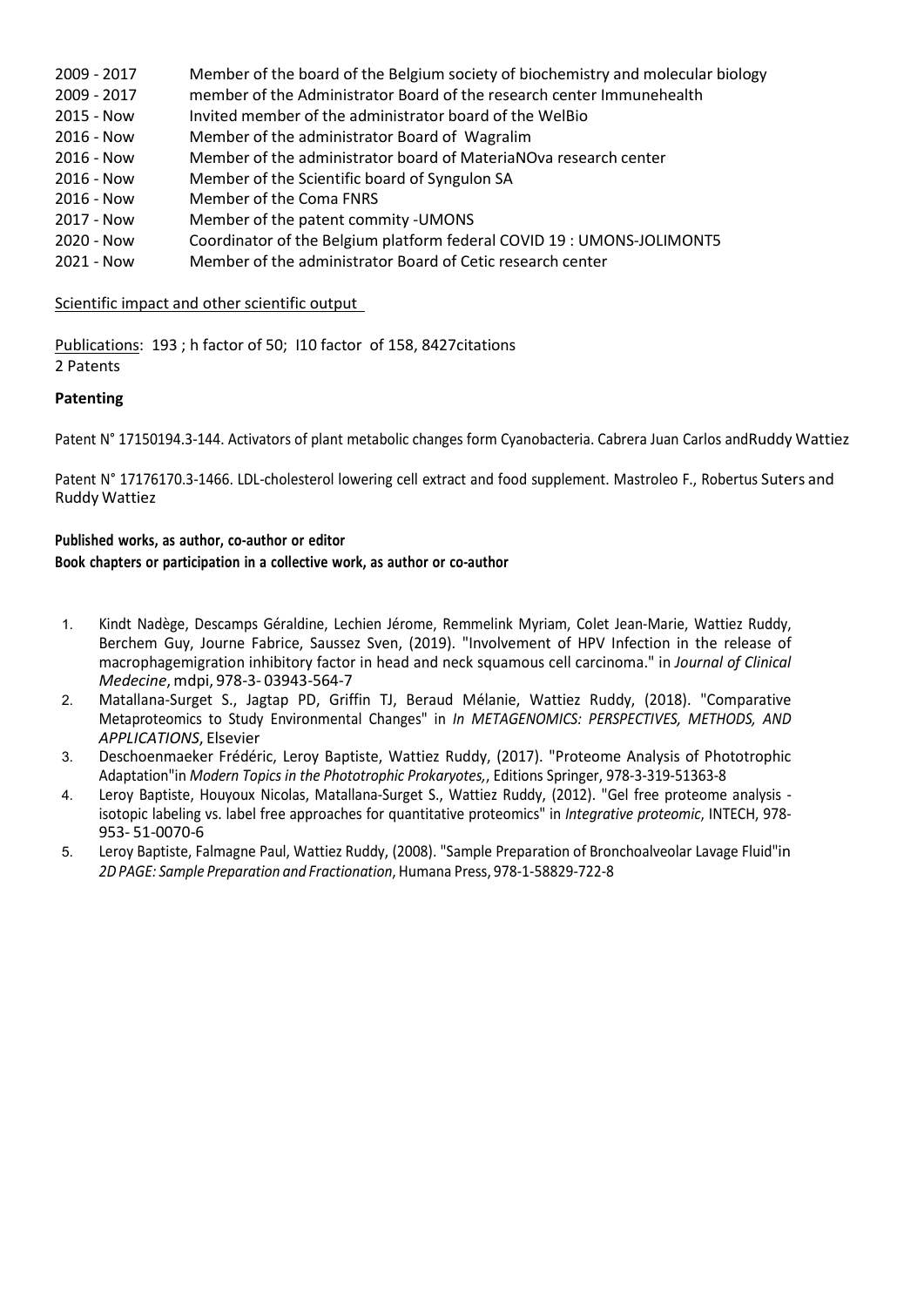## Articles published in international peer-reviewed journals

- 1. Alice Delacuvellerie, Samira Benali, Valentine Cyriaque, Sébastien Moins, Jean-Marie Raquez, Sylvie Gobert, Ruddy Wattiez (2021). » Microbial biofilm composition and polymer degradation of compostable and noncompostable plastics immersed in the marine environment" Journal of Hazardous Materials.126526.
- 2. Clément Lozano, Charlotte Lee, Ruddy Wattiez, Philippe Lebaron, Sabine Matallana-Surget (2021). « Unraveling the molecular effects of oxybenzone on the proteome of an environmentally relevant marine bacterium". Science of The Total Environment. 793, 148431.
- 3. Valentine Cyriaque, Jonas Stenløkke Madsen, Laurence Fievez, Baptiste Leroy, Lars H Hansen, Fabrice Bureau, Søren J Sørensen, Ruddy Wattiez (2021). "Lead Drives Complex Dynamics of a Conjugative Plasmid in a Bacterial Community". Frontiers in microbiology. 12, 990.
- 4. Federica Ruggero, Rob CA Onderwater, Emiliano Carretti, Stéphanie Roosa, Samira Benali, Jean-Marie Raquez, Riccardo Gori, Claudio Lubello, Ruddy Wattiez (2021). "Degradation of film and rigid bioplastics during the thermophilic phase and the maturation phase of simulated composting". Journal of Polymers and the Environment. 1-14.
- 5. Loyez Médéric, Lobry Maxime, Hassan Eman M., DeRosa Maria C., Caucheteur Christophe, Wattiez Ruddy, (2021). "HER2 breast cancer biomarker detection using a sandwich optical fiber assay" Talanta. 221, 121452,
- 6. Renard Henri-François, Tyckaert François, Lo Giudice Cristina, Hirsch Thibault, Valades-Cruz Cesar Augusto, Lemaigre Camille, Shafaq-Zadah Massiullah, Wunder Christian, Wattiez Ruddy, Johannes Ludger, van der Bruggen Pierre, Alsteens David, Morsomme Pierre, (2020). "Endophilin-A3 and Galectin-8 control the clathrinindependent endocytosis of CD166" Nature Communications, 11(1), 1-13
- 7. Cuellar Bermudez Sara Paulina, Kilimtzidi Evmorfia, Devaere olien, Goiris Koen, Gonzalez-Fernandez Cristina, Wattiez Ruddy, Muylaert Koenraad, (2020). "Harvesting of Arthrospira platensis with helicoidal and straight trichomes using filtration and centrifugation" Separation Science and Technology, 55(13), 2381-2390
- 8. Cyriaque Valentine, Geron Augustin, Billon Gabriel, Nesme Joseph, Werner Johannes, Gillan David, Sorensen Soren J, Wattiez Ruddy, (2020). "Metal-induced bacterial interactions promote diversity in riversediment microbiomes" FEMS Microbiology Ecology, 96(6), fiaa076
- 9. Chang Roger L, Stanley Julian A, Robinson Matthew C, She Joel W, Li Zhanwen, Chan Yujia A, Omdahl, Ashton R, Wattiez Ruddy, Godzik Adam, Matallana-Surget S., (2020). "Protein structure, amino acid composition and sequence determine proteome vulnerability to oxidation-induced damage" EMBO Journal. 39 (23), e104523,
- 10. Bayon-Vicente Guillaume, Zarbo Sarah, Deutschbauer A, Wattiez Ruddy, Leroy Baptiste, (2020). "Analysis of the photoheterotrophic assimilation of valerate and associated PHA production by Rhodospirillum rubrum" Applied andEnvironmental Microbiology. 86 (18), e00901-20, 2020
- 11. Lobry Maxime, Loyez Médéric, Chah Karima, Hassan Eman M., Goormaghtigh Erik, DeRosa Maria C., Wattiez Ruddy, Caucheteur Christophe, (2020). "HER2 biosensing through SPR-envelope tracking in plasmonic optical fibergratings" Biomedical Optics Express. 11 (9), 4862-4871,
- 12. Cai Shunshuo, Pan Haixia, Gonzalez Vila Alvaro, Guo Tuan, Gillan D.C., Wattiez Ruddy, Caucheteur Christophe, (2020). "Selective detection of cadmium ions using plasmonic optical fiber gratings functionalized with bacteria" Optics Express, 28(13), 19740, 19749
- 13. Kang Victor, Lengerer Birgit, Wattiez Ruddy, Flammang Patrick, (2020). "Molecular insights into the powerful mucus-based adhesion of limpets (Patella vulgata L.)" Open Biology, 10(200019), http://dx.doi.org/10.1098/rsob.20.0019
- 14. Lefevre Mathilde, Flammang Patrick, Aranko A. Sesilja, Linder Markus B., Scheibel Thomas, Humenik Martin, Leclercq Maxime, Surin Mathieu, Tafforeau Lionel, Wattiez Ruddy, Leclère Philippe, Hennebert Elise, (2020). "Sea star-inspired recombinant adhesive proteins self-assemble and adsorb on surfaces in aqueous environments to form cytocompatible coatings" Acta Biomaterialia, 112, 62-74, https://doi.org/10.1016/j.actbio.2020.05.036
- 15. De Meur Quentin, Deutschbauer A, Koch Matthias, Bayon-Vicente Guillaume, Cabecas-Segura Paloma, Wattiez Ruddy, Leroy Baptiste, (2020). "New perspectives on butyrate assimilation in Rhodospirillum rubrum S1H under photoheterotrophic conditions" BMC Microbiology. 20, 1-20
- 16. Bayon-Vicente Guillaume, Wattiez Ruddy, Leroy Baptiste, (2020). "Global Proteomic Analysis Reveals High Light Intensity Adaptation Strategies and Polyhydroxyalkanoate Production in Rhodospirillum rubrum Cultivated With Acetate as Carbon Source" Frontiers in Microbiology, 11, doi: 10.3389/fmicb.2020.00464.
- 17. Lobry Maxime, Loyez Médéric, Hassan Eman M., Chah Karima, DeRosa Maria C., Goormaghtigh Erik, Wattiez Ruddy, Caucheteur Christophe, (2020). "HER2 biosensing through SPR-envelope tracking in plasmonic optical fiber gratings" Biomedical Optics Express.11 (9), 4862-4871
- 18. Loyez Médéric, Hassan Eman, Lobry Maxime, Liu Fu, Caucheteur Christophe, Wattiez Ruddy, DeRosa Maria, Willmore William, Albert Jacques, (2020). "Rapid detection of circulating breast cancer cells using a multi- resonantoptical fiber aptasensor with plasmonic amplification" ACS Sensors, 5(2):454-463.
- 19. Cyriaque Valentine, Jacquiod Samuel, Riber Leise, Abu Al-Soud Waleed, Gillan David, Sorensen Soren J, Wattiez Ruddy, (2020). "Selection and propagation of IncP conjugative plasmids following long-term anthropogenic metal pollution in river sediments" Journal of Hazardous Materials, 382, 121173, 10.1016/j.jhazmat.2019.121173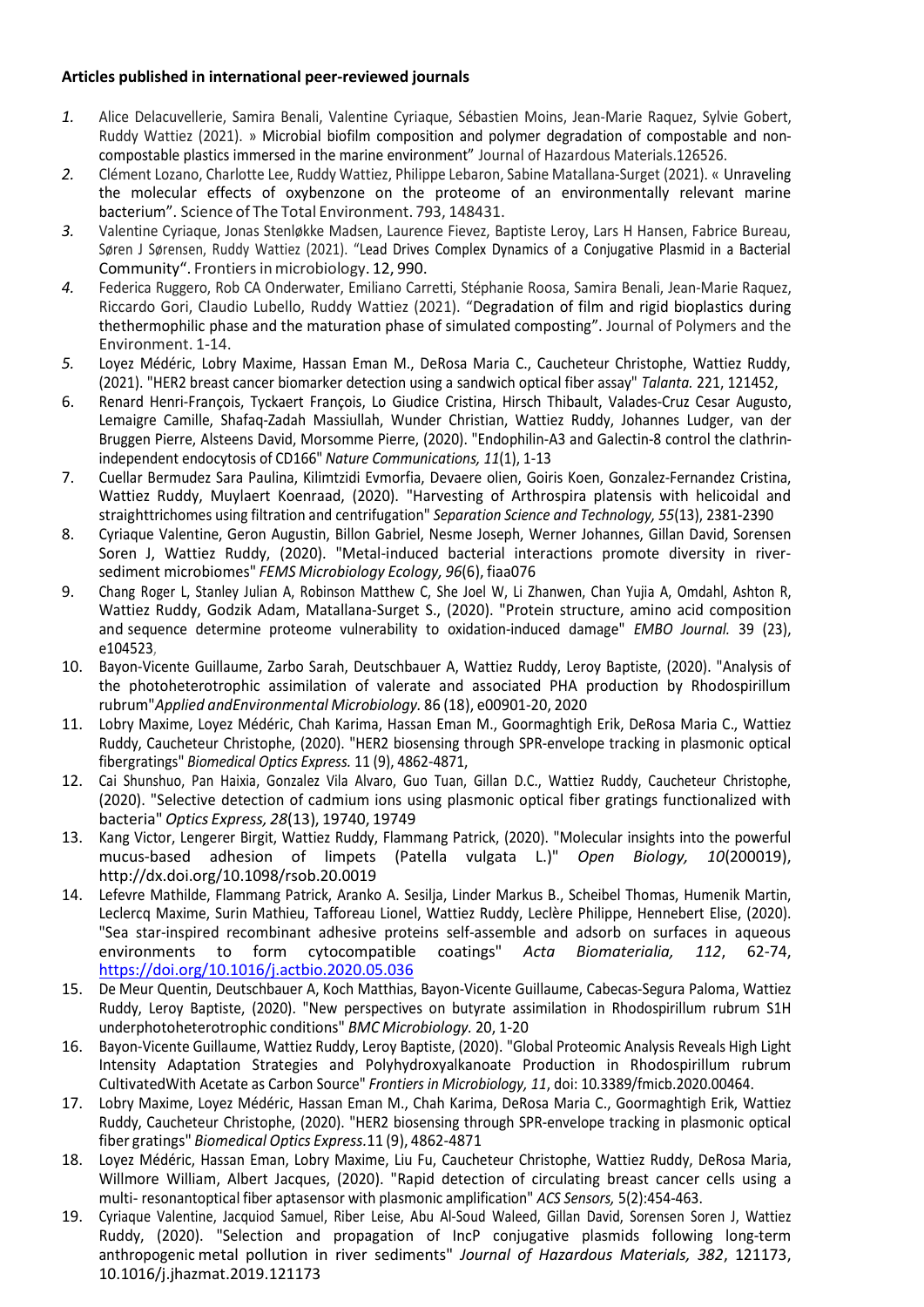- 20. Géron Augustin, Werner Johannes, Wattiez Ruddy, Lebaron Philippe, Matallana-Surget Sabine, (2019). "Deciphering the Functioning of Microbial Communities: Shedding Light on the Critical Steps in Metaproteomics" Frontiers in Microbiology. 10:2395.
- 21. Savocco Jerôme, Nootens Sylvain, Afokpa Wilhelmine, Bausart Mathilde, Chen Xiaoqian, Villers jennifer, Renard Henri-Francois, Prévost Martine, Wattiez Ruddy, Morsomme Pierre, (2019). "Yeast α-arrestin Art2 is the key regulator of ubiquitylation-dependent endocytosis of plasma membrane vitamin B1 transporters" PLoS Biology, 17(10), e3000512
- 22. Raes Bart, Horemans Benjamin, Rentsch Daniel, T'Syen j, Ghequire GK, De Mot R, Wattiez Ruddy, Kohler Hans- Peter, Springael D., (2019). "Aminobacter sp. MSH1 Mineralizes the Groundwater Micropollutant 2,6- Dichlorobenzamide through a Unique Chlorobenzoate Catabolic Pathway" Environmental Science and Technology, 53(17), 10146, 10156
- 23. Zeng S, Constant Patricia, Yang Dong, Baulard Alain, Lefèvre P, Daffé M, Wattiez Ruddy, Fontaine V., (2019). "Cpn60. 1 (GroEL1) contributes to mycobacterial Crabtree effect: implications for biofilm formation" Frontiers in Microbiology, 10(1149), 10.3389/fmicb.2019.01149
- 24. Fossepre Mathieu, Trevisan Marie, Cyriaque Valentine, Wattiez Ruddy, Beljonne David, Richeter Sébastien, Clément Sébastien, Surin Mathieu, (2019). "Detection of the Enzymatic Cleavage of DNA through Supramolecular Chiral Induction to a Cationic Polythiophene" ACS Applied Bio Materials, 2, 2125-2136
- 25. Cuellar Bermudez Sara Paulina, Kilimtzidi Evmorfia, Devaere Jolien, Goiris Koen, Gonzales-Fernandez Cristina, Wattiez Ruddy, Muylaert Koenraad, (2019). "Harvesting of Arthrospira platensis with helicoidal and straight trichomes using filtration and centrifugation" Separation Science and Technology
- 26. Strickaert Aurélie, Corbet Cyril, Spinette Selim-Alex, Craciun Ligia, Dom Geneviève, Andry Guy, Larsimont Denis, Wattiez Ruddy, Dumont Jacques, Maenhaut carine, (2019). "Reprogramming of Energy Metabolism: Increased Expression and Roles of Pyruvate Carboxylase in Papillary Thyroid Cancer" Thyroid, (6):845-857
- 27. Delacuvellerie Alice, Cyriaque Valentine, Gobert Sylvie, Benali Samira, Wattiez Ruddy, (2019). "The plastisphere in marine ecosystem hosts potential specific microbial degraders including Alcanivorax borkumensis as a key player forthe low-density polyethylene degradation" Journal of Hazardous Materials, 380, 120899, 120909.
- 28. Loyez Médéric, Lobry Maxime, Wattiez Ruddy, Caucheteur Christophe, (2019). "Optical Fiber Gratings Immunoassays" Sensors. 19(11):2595.
- 29. Loyez Médéric, Larrieu Jean-Charles, Chevineau Samia, Remmelink Myriam, LEDUC Dimitri, Bondue Benjamin, Lambert Pierre, Devière Jacques, Wattiez Ruddy, Caucheteur Christophe, (2019). "In situ cancer diagnosis through online plasmonics" Biosensors and Bioelectronics, 131, 104-112
- 30. Contreras-Mogollon Angela, Leroy Baptiste, Mariage Pierre-Antoine, Wattiez Ruddy, (2019). "Proteomic analysisreveals novel insights into tanshinones biosynthesis in Salvia miltiorrhiza hairy roots" Scientific Reports, 0.1038/s41598-019-42164-3
- 31. Kindt Nadège, Descamps Géraldine, Lechien Jérome, Remmelink Myriam, Colet Jean-Marie, Wattiez Ruddy, Berchem G, Journe Fabrice, Saussez Sven, (2019). "Involvement of HPV Infection in the Release of Macrophage Migration Inhibitory Factor in Head and Neck Squamous Cell Carcinoma." Journal of Clinical Medicine, 1#0(8), pii: E75.
- 32. Zeng S, Soetaert K, Ravon F, Vandeput M, Bald D, Kauffmann Jean-Michel, Mathys V, Wattiez Ruddy, Fontaine V., (2019). "Isoniazid bactericidal activity involves electron transport chain perturbation." Antimicrobial Agents and Chemotherapy(pii: AAC.01841-18)
- 33. Loyez Médéric, Ribaut Clotilde, Caucheteur Christophe, Wattiez Ruddy, (2019). "Functionalized gold electroless-plated optical fiber gratings for reliable surface biosensing" Sensors and Actuators. B, Chemical, 280, 54-61
- 34. Léonet Aline, Delroisse Jérôme, Schuddinck Christopher, Wattiez Ruddy, Jangoux Michel, Eeckhaut Igor, (2019). "Thioredoxins induce oocyte maturation in holothuroids (Echinodermata)" Aquaculture, 510, 293-301
- 35. Caucheteur Christophe, Loyez Médéric, Gonzalez Vila Alvaro, Wattiez Ruddy, (2018). "Evaluation of gold layer configuration for plasmonic fiber grating biosensors" Optics Express, 26(18), 24154-24163, 10.1364/OE.26.024154
- 36. Sachdeva Neha, Giambarresi Giuseppe, Poughon Laurent, Cabrera Juan Carlos, Leroy Baptiste, Lasseur Christophe, Dussap C.G., Wattiez Ruddy, (2018). "Assessment of transient effects of alternative nitrogen sources in continuous cultures of Arthrospira sp. using proteomic, modeling and biochemical tools" Bioresource Technology, 267, 492-501, 10.1016/j.biortech.2018.07.062.
- 37. Loyez Médéric, Albert Jacques, Caucheteur Christophe, Wattiez Ruddy, (2018). "Cytokeratins Biosensing Using Tilted Fiber Gratings" MDPI Biosensors, 8(3)(74), 1-8
- 38. T'Syen j, Raes Bart, Horemans Benjamin, Tassoni Raffaella, Leroy Baptiste, Lood Cédric, van Noort Vera, Rob Lavigne, Wattiez Ruddy, Kohler Hans-Peter, Springael D., (2018). "Catabolism of the groundwater micropollutant 2,6-dichlorobenzamide beyond 2,6-dichlorobenzoate is plasmid encoded in Aminobacter sp. MSH1" Applied Microbiology and Biotechnology. 102(18):7963-7979
- 39. De Meur Quentin, Deutschbauer A, Koch M, Wattiez Ruddy, Leroy Baptiste, (2018). "Genetic Plasticity and Ethylmalonyl Coenzyme A Pathway during Acetate Assimilation in Rhodospirillum rubrum S1H under Photoheterotrophic Conditions." Applied and Environmental Microbiology. 84(3):e02038-17.
- 40. Sachdeva Neha, Mascolo Cyril, Wattiez Ruddy, Leroy Baptiste, (2018). "Embedding photosynthetic biorefineries with circular economies: Exploring the waste recycling potential of Arthrospira sp. to produce high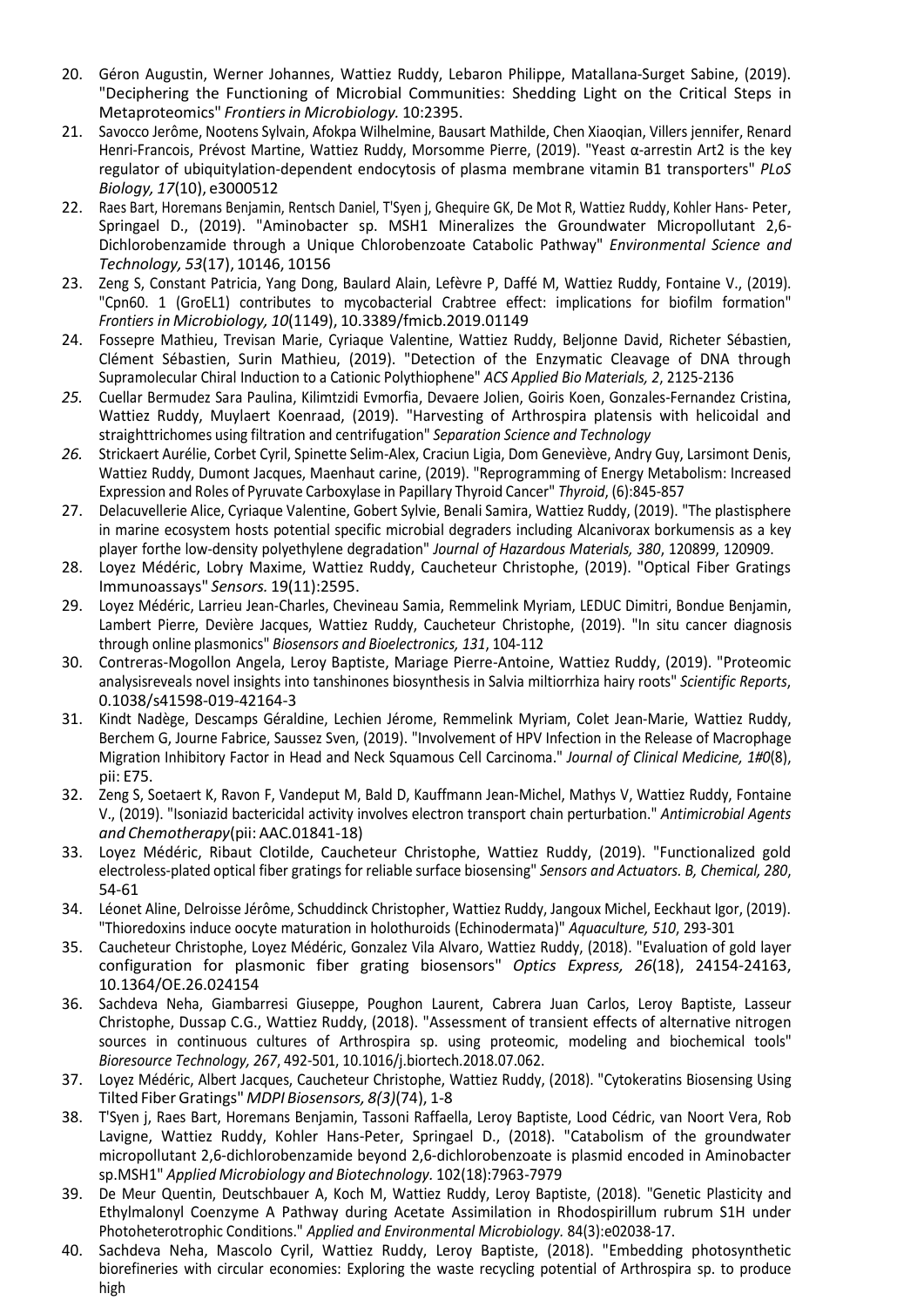quality by-products" Bioresource Technology, 268, 237-246

- 41. Rens C, Laval F, Wattiez Ruddy, Lefèvre P, Dufrasne F, Daffé M, Fontaine V, (2018). "I3-Ag85 effect on phthiodiolone dimycocerosate synthesis" Tuberculosis, 108, 93-95
- 42. Jacquiod Samuel, Cyriaque Valentine, Riber Leise, Abu Al-Soud Waleed, Gillan David, Wattiez Ruddy, Sorensen Soren J, (2018). "Long-term industrial metal contamination unexpectedly shaped diversity and activity response of sediment microbiome" Journal of Hazardous Materials, 344, 299-307, https://doi.org/10.1016/j.jhazmat.2017.09.046
- 43. Ilgrande C, Leroy Baptiste, Wattiez Ruddy, Vlaeminck SE, Boon Nico, Clauwaert P, (2018). "Metabolic and Proteomic Responses to Salinity in Synthetic Nitrifying Communities of Nitrosomonas spp. and Nitrobacter spp." Frontiers in Microbiology, 9, 2914-2920
- 44. Napoles MC, Cabrera Pino Juan Carlos, Wegria Guillaume, Onderwater Robertus, Wattiez Ruddy, Hernandez Ionel, Costales Daimy, Rossi Alejandro, Andriolo Luisina, Gonzalez Gustavo, (2018). "nducción de señales en la interacción Mesorhizobium cicerii-Cicer arietinum L" Cultivos Tropicales, 39(2), 101-107
- 45. Matallana-Surget Sabine, werner J, Wattiez Ruddy, Lebaron K, Intertaglia L, Regan Callum, Morris James, Teeling Hanno, Ferrer Manuel, Golyshin Peter, Gerogiorgis Dimitrios, Reilly Simon, Lebaron P, (2018). "Proteogenomic analysis of Epibacterium mobile BBCC367, a relevant marine bacterium isolated from the South Pacific Ocean" Frontiers in Microbiology, 9, 3125
- 46. Vancsok C., Leroy Baptiste, Stalin Raj V., Wattiez Ruddy, Penaranda M, Jazowiecka-Rakus J, Boutier M., Gao Y., Wilkie G. S., Gillet L, Suarez N. M., Davison A. J., Vanderplasschen A., (2017). "Proteomic and functional analyses of the virion transmembrane proteome of cyprinid herpesvirus 3" Journal of Virology. 91(21):e01209-17.
- 47. Ribaut Clotilde, Loyez Médéric, Larrieu Jean-Charles, Chevineau Samia, Lambert Pierre, Remmelink Myriam, Wattiez Ruddy, Caucheteur Christophe, (2017). "Cancer biomarker sensing using packaged plasmonic optical fiber gratings: Towards in vivo diagnosis." Biosensors & Bioelectronics, 92, 449-456
- 48. Rens C, Laval F, Wattiez Ruddy, Lefèvre P, Dufrasne François, Daffé M, Fontaine V., (2017). "I3-Ag85 effect on phthiodiolone dimycocerosate synthesis" Tuberculosis (Edinburgh, Scotland), 108, 93-95
- 49. Arcolia V., Journe Fabrice, Wattiez Ruddy, Leteurte E, Renaud F, Gabius HJ, Remmelink Myriam, Decaestecker Christine, Rodriguez A., Boutry Sébastien, Laurent Sophie, Saussez Sven, (2017). "Galectin-1 is a diagnostic marker involved in thyroid cancer progression" International Journal of Oncology, 51(3), 760-770
- 50. Deschoenmaeker Frédéric, Bayon-Vicente Guillaume, Sachdeva Neha, Depraetere Orily, Pino Juan Carlos, Leroy Baptiste, Muylaert K, Wattiez Ruddy, (2017). "Impact of different nitrogen sources on the growth of Arthrospira sp. PCC 8005 under batch and continuous cultivation - a biochemical, transcriptomic and proteomic profile" BioresourceTechnology, 237, 78-88, 10.1016/j.biortech.2017.03.145
- 51. Dernivoix K, Roupie V., Welby S, Roelandt S, Viart Sophie, Letesson J.J., Wattiez Ruddy, Huygen K., Govaerts M., (2017). "Field performance of six Mycobacterium avium subsp. paratuberculosis antigens in a 20h interferon gamma release assay in Belgium." Veterinary Immunology and Immunopathology, 189, 17-27
- 52. Pérez V, Hengst M, Kurte L, Dorador C, Wade H, Wattiez Ruddy, Molina V, Matallana-Surget S., (2017). "Life underextreme UV radiation: A comparative proteomics study of Rhodobacter sp, isolated from high altitude wetlands in Chile" Frontiers in Microbiology. 8:1173
- 53. Guichard MJ, Patil HP, Koussoroplis SJ, Wattiez Ruddy, Leal T, Vanbever R, (2017). "Production and characterization of a PEGylated derivative of recombinant human deoxyribonuclease I for cystic fibrosis therapy." International Journal of Pharmaceutics, 524(1-2), 159-167
- 54. Bruffaerts N, Vluggen C, Roupie V., Duytschaever L, Van Den Poel C, Denoël J, Wattiez Ruddy, Letesson J.J., Fretin david, Rigouts L, Chapeira O, Mathys V, Saegerman C, Huygen K., (2017). "Virulence and immunogenicity of genetically defined human and porcine isolates of M. avium subsp. hominissuis in an experimental mouse infection." PLoS ONE, 12(2):e0171895
- 55. Houyoux Nicolas, Wattiez Ruddy, Ris Laurence, (2017). "A proteomic analysis of fear memory reveals neuroglial plasticity in the rat dentate gyrus" European Journal of Neuroscience, 46(6), 2177-2189, doi: 10.1111/ejn.13664
- 56. Demeuldre Mélanie, Hennebert Elise, Bonneel Marie, Lengerer Birgit, Van Dyck Séverine, Wattiez Ruddy, Ladurner Peter, Flammang Patrick, (2017). "Mechanical adaptability of sea cucumber Cuvierian tubules involves a mutable collagenous tissue" Journal of Experimental Biology, 220, 2108-2119, doi:10.1242/jeb.145706
- 57. Caucheteur Christophe, Malachovska Viera, Ribaut Clotilde, Wattiez Ruddy, (2017). "Cell sensing with nearinfrared plasmic optical fiber sensors" Optics & Laser Technology, 78, 116-121
- 58. Caucheteur Christophe, Ribaut Clotilde, Malachovska Viera, Wattiez Ruddy, (2017). "Immunosensing with Near-Infrared Plasmonic Optical Fiber Gratings." Methods in Molecular Biology (Clifton, N.J.), 1571, 47-71
- 59. Gillan David, Van Camp Camille, Mergeay Max, Provoost Ann, Thomas Nicolas, Vermard Laurent, Billon Gabriel, Wattiez Ruddy, (2017). "Paleomicrobiology to investigate copper resistance in bacteria : isolation and description of Cupriavidus necator B9 in the soil of a medieval foundry." Environmental Microbiology. 19(2):770-787.
- 60. Vanderplanck Maryse, Vereecken Nicolas, Grumiau Laurent, Esposito Fabiana, Lognay Georges, Wattiez Ruddy, Michez Denis, (2017). "The importance of pollen chemistry in evolutionary host shifts of bees" Scientific Reports, 7, 43058, doi: 10.1038/srep43058
- 61. Roger Nathalie, Michez Denis, Wattiez Ruddy, Sheridan Christopher, Vanderplanck Maryse, (2017). "Diet effects on bumblebee health" Journal of Insect Physiology, 96, 128-133, doi: 10.1016/j.jinsphys.2016.11.002.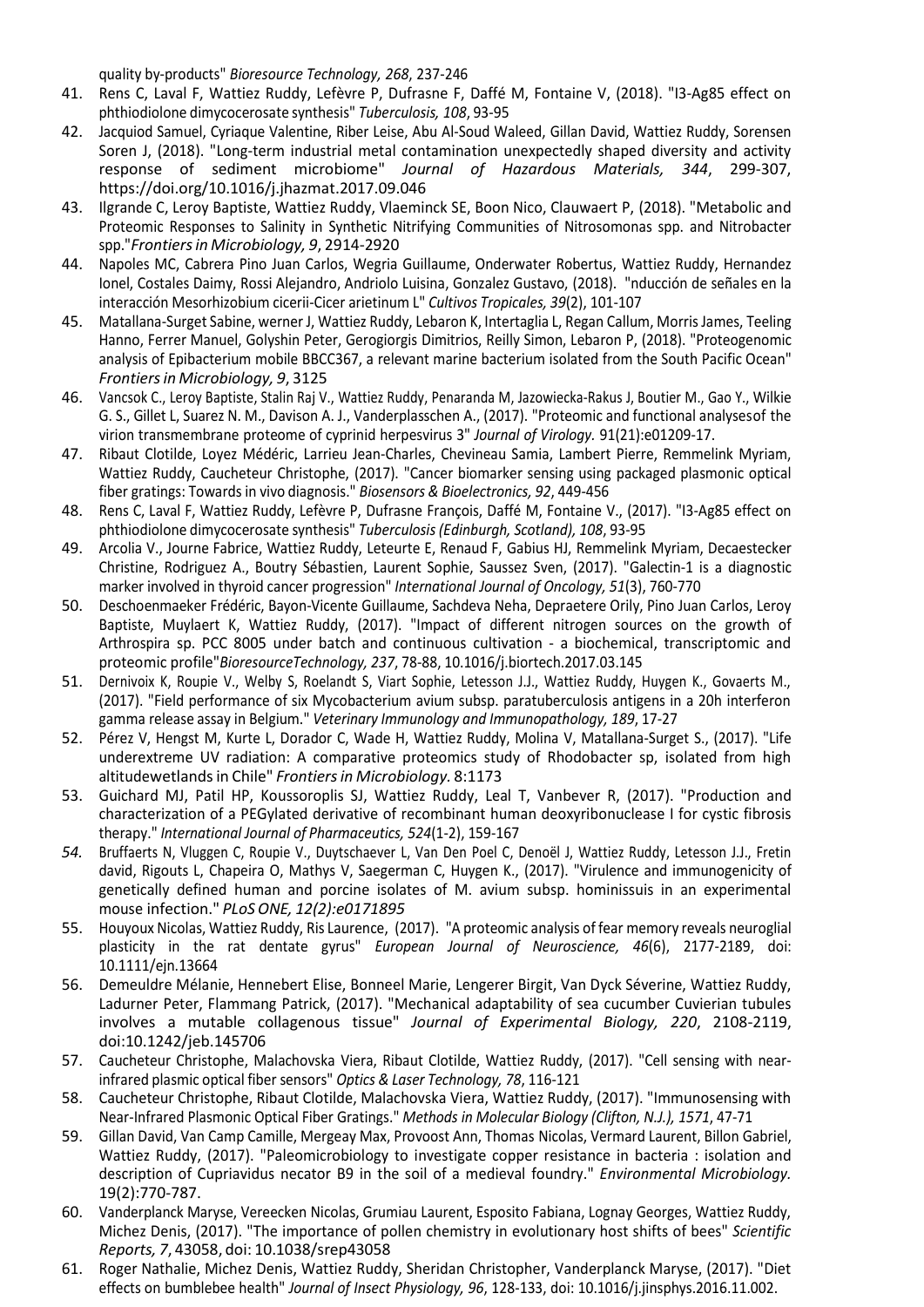- 62. Gillan David, Van Camp Camille, Mergeay M., Provoost Ann, Thomas Nicolas, Vermard Laurent, Billon Gabriel, Wattiez Ruddy, (2017). "Paleomicrobiology to investigate copper resistance in bacteria : isolation and description of Cupriavidus necator B9 in the soil of a medieval foundry." Environmental Microbiology, 19, 770- 787, doi: 10.1111/1462-2920.13645
- 63. Roosa Stéphanie, Prygiel E, Lesven L, Wattiez Ruddy, Gillan David, Ferrari BJD, Criquet J, Billon Gabriel, (2016). "On the bioavailability of trace metals in surface sediments: a combined geochemical and biological approach" Environmental Science and Pollution Research, 23, 10679-10692
- 64. Öztürk B, Ghequire M, Nguyen TP, De Mot R, Wattiez Ruddy, Springael D., (2016). "Expanded insecticide catabolic activity gained by a single nucleotide substitution in a bacterial carbamate hydrolase gene." Environmental Microbiology, 18(12), 4878-4887, doi: 10.1111/1462-2920.13409
- 65. Rens C, Laval F, Daffé M, Denis O, Frita R, Baulard A, Wattiez Ruddy, Lefèvre P, Fontaine V, (2016). "Effects of Lipid-Lowering Drugs on Vancomycin Susceptibility of Mycobacteria." Antimicrobial Agents and Chemotherapy, 60(10), 193-9. , doi: 10.1128/AAC.00872-16.
- 66. Condori s, Atkinson S, Leys Nathalie, Wattiez Ruddy, Mastroleo F, (2016). "Construction and phenotypic characterization of M68, an RruI quorum sensing knockout mutant of the photosynthetic alphaproteobacterium Rhodospirillum rubrum." Research in Microbiology, 167(5), 380-92., doi: 10.1016/j.resmic.2016.02.006.
- 67. Deschoenmaeker Frédéric, Facchini Raphaël, Cabrera Pino Juan Carlos, Bayon-Vicente Guillaume, Sachdeva Neha, Flammang Patrick, Wattiez Ruddy, (2016). "Nitrogen depletion in Arthrospira sp. PCC 8005, an ultrastructural point of view" Journal of Structural Biology, 196, 385-393
- 68. Deschoenmaeker Frédéric, Facchini Raphaël, Pino Juan Carlos Cabrera, Bayon-Vicente Guillaume, Sachdeva Neha, Flammang Patrick, Wattiez Ruddy, (2016). "Nitrogen depletion in Arthrospira sp. PCC 8005, an ultrastructural point of view" Journal of Structural Biology, 3(doi: 10.1016/j.jsb.2016.08.007), 385-393, PMID: 27592616
- 69. Tytgat Hanne, Schoofs Geert, Van Damme E., Vanderleyden Jos, Wattiez Ruddy, Lebeer Sarah, Leroy Baptiste, (2016). "Systematic exploration of the glycoproteome of a beneficial gut microbe" BMC Microbiology, 26(5), 345-58, doi: 10.1159/000447091.
- 70. Wauters Mathilde, Wattiez Ruddy, Ris Laurence, (2016). "Internalization of the extracellular full-length Tau inside Neuro2A and cortical cells is enhanced by phosphorylation" Biomolecules, 6(3)(36), 1-13, doi:10.3390/biom6030036
- 71. Leroy Baptiste, Gillet L, Vanderplasschen A., Wattiez Ruddy, (2016). "Structural proteomic of Herpesvirus" Viruses, 8(2), 1-13, pii: E50. doi: 10.3390/v8020050
- 72. Di Cesare A, Eckert EM, D'Urso S, Bertoni R, Gillan David, Wattiez Ruddy, Corno G, (2016). "Co-occurrence of integrase 1, antibiotic and heavy metal resistance genes in municipal wastewater treatment plants." Water Research,94, 208-214, doi: 10.1016/j.watres.2016.02.049.
- 73. Ansseau Eugénie, Eidal JO, Lancelot Céline, Tassin Alexandra, Matteotti C, Yip Cassandre, Liu J, Leroy Baptiste, Hubeau Céline, Gerbaux C, Cloet S, Wauters Armelle, Zorbo Sabrina, Meyer P, Pirson I., Laoudj-Chenivesse Dalila, Wattiez Ruddy, Harper Scott Q., Belayew Alexandra, Coppée Frédérique, (2016). "Homologous transcription factors DUX4 and DUX4c associate with cytoplasmic proteins during muscle differentiation" PLoS ONE, 11(1):e0146893
- 74. T'Syen j, Tassoni R, Hansen LH, Sorensen SJ, Leroy Baptiste, Sekhar A, Wattiez Ruddy, De Mot R, Springael D., (2015). "Identification of the amidase BbdA that initiates biodegradation of the groundwater micropollutant 2,6 dichlorobenzamide (BAM) in Aminobacter sp. MSH1." Environmental Science and Technology, DOI: 10.1021/acs.est.5b02309
- 75. Ribaut Clotilde, Voisin valerie, Malachovska Viera, Dubois Valentin, Mégret Patrice, Wattiez Ruddy, Caucheteur Christophe, (2015). "Small biomolecule immunosensing with plasmonic optical fiber grating sensor" Biosensors &Bioelectronics, 77, 315-322
- 76. Badri Hanene, Monsieurs Pieter, Coninx I, Nauts R, Wattiez Ruddy, Leys Nathalie, (2015). "Temporal Gene Expression of the Cyanobacterium Arthrospira in Response to Gamma Rays." PLoS ONE 10(8):e0135565
- 77. Hennebert Elise, Leroy Baptiste, Wattiez Ruddy, Ladurner Peter, (2015). "AN INTEGRATED TRANSCRIPTOMICAND PROTEOMIC ANALYSIS OF SEA STAR EPIDERMAL SECRETIONS IDENTIFIES PROTEINS INVOLVED IN DEFENSEAND ADHESION" Journal of Proteomics, 128, 83-91
- 78. Baeyens-Volant Daniel, Matagne André, El Mahyaoui R, Wattiez Ruddy, Azarkan M, (2015). "A novel form of ficin from Ficus carica latex: Purification and characterization." Phytochemistry, 117, 154-167
- 79. Depraetere Orily, Deschoenmaeker Frédéric, Badri Hanene, Monsieurs P, Foubert Imogen, Leys Nathalie, WattiezRuddy, Muylaert Koenraad, (2015). "Trade-off between growth and carbohydrate accumulation in nutrient-limited Arthrospira sp. PCC 8005 studied by integrating transcriptomic and proteomic approaches"

PLoS ONE. 10(7):e0132461.

- 80. Ghequire MG, Dillen Y, Lambrichts I, Proost P, Wattiez Ruddy, De Mot R, (2015). "Different ancestries of R tailocinsin rhizospheric pseudomonas isolates" Genome Biology and Evolution, 7(10), 2810-28
- 81. Malachovska Viera, Ribaut Clotilde, Voisin valerie, Surin Mathieu, Leclère Philippe, Wattiez Ruddy, Caucheteur Christophe, (2015). "Fiber-optic SPR immunosensors tailored to target epithelial cells through membrane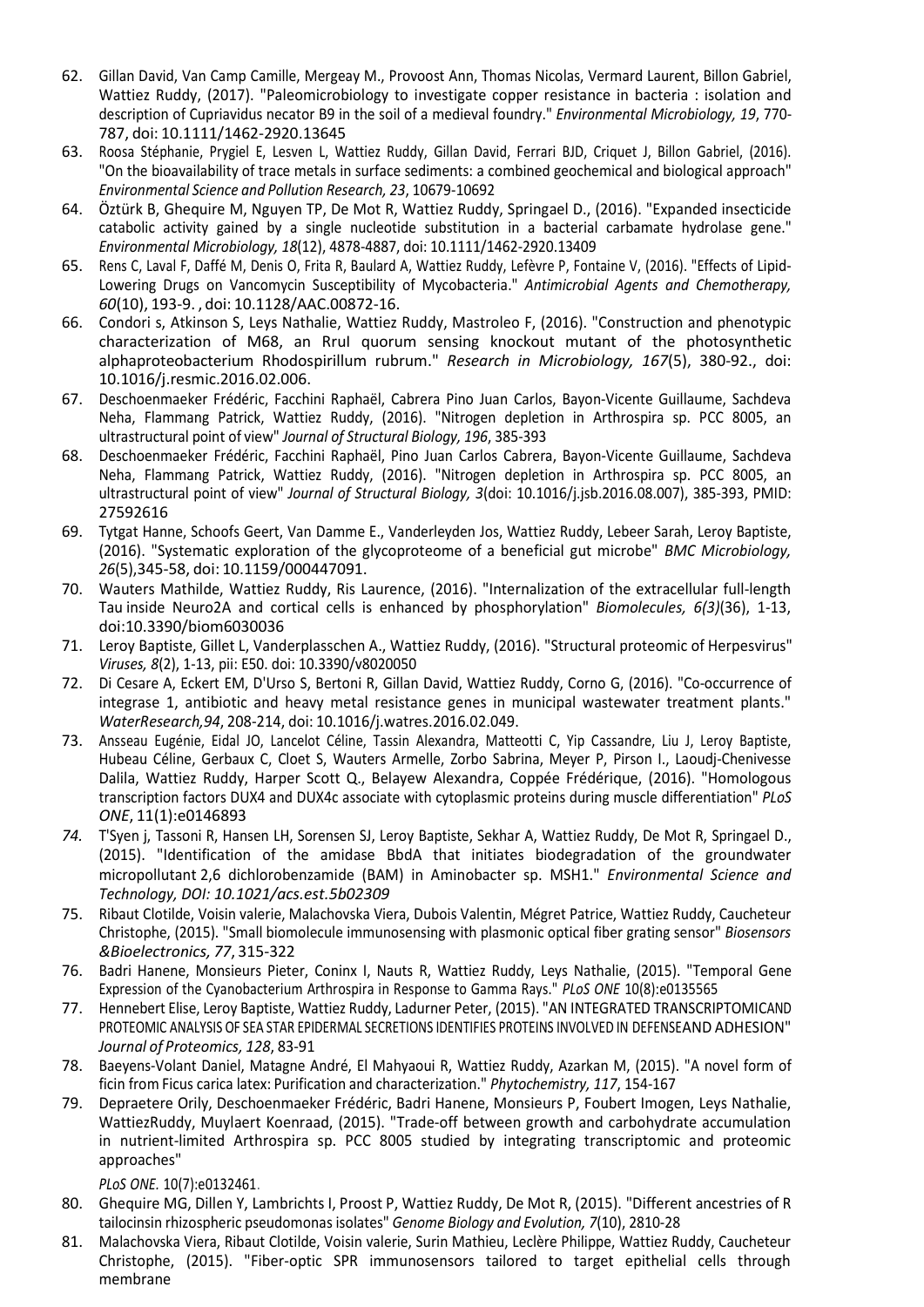receptors"Analytical Chemistry. 87(12):5957-65

- 82. Badri Hanene, Monsieurs P., Coninx I, Wattiez Ruddy, Leys Nathalie, (2015). "Molecular investigation of the radiation resistance of edible cyanobacterium Arthrospira sp. PCC 8005." MicrobiologyOpen, doi: 10.1002/mbo3.229.
- 83. Leroy Baptiste, De Meur Quentin, Moulin C, Wegria G, Wattiez Ruddy, (2015). "New insight in the photoheterotrophic growth of the icl- purple bacterium Rhodospirillum rubrum on acetate." Microbiology, pii: mic.0.000067. doi: 10.1099/mic.0.000067.
- 84. Somme L., Vanderplanck Maryse, Michez Denis, Lombaerde Isabelle, Moerman Romain, Wathelet Bernard, Wattiez Ruddy, Lognay Georges, Jacquemart A.-L., (2015). "Pollen and nectar quality drive major and minor floral choices of bumble bees" Apidologie, 46, 92–106, DOI: 10.1007/s13592-014-0307-0
- 85. Gillan David, Roosa Stéphanie, Kunath Benoit, Billon Gabriel, Wattiez Ruddy, (2015). "The long-term adaptation of bacterial communities in metal-contaminated sediments: a metaproteogenomic study." Environmental Microbiology, 17(6), 1991-2005,
- 86. Depraetere Orily, Pierre Guillaume, Deschoenmaeker Frédéric, Badri Hanene, Foubert Imogen, Leys Natalie, MarkouGiorgos, Wattiez Ruddy, Michaud Philippe, Muylaert Koenraad, (2014). "Harvesting carbohydrate-rich Arthrospira platensis by spontaneous settling" Bioresource Technology, 180, 16-21
- 87. Badri Hanene, Monsieurs P, Coninx I, Wattiez Ruddy, Leys Nathalie, (2014). "Molecular investigation of the high radiation resistance of edible cyanobacterium Arthrospira sp PCC 8005"" MicrobiologyOpen ( à publier )
- 88. Roosa Stéphanie, Wattiez Ruddy, Prygiel E, Lesven L, Billon Gabriel, Gillan David, (2014). "Bacterial metal resistance genes and metal bioavailability in contaminated sediments" Environmental Pollution, 189, 143-151, 10.1016/j.envpol.2014.02.031
- 89. Nguyen TP, Helbling DE, Bers K, Fida TT, Wattiez Ruddy, Kohler HP, Springael D., De Mot R, (2014). "Genetic and metabolic analysis of the carbofuran catabolic pathway in Novosphingobium sp. KN65.2." Applied Microbiology & Biotechnology, 10.1007(/s00253-014-5858-5), 1-18
- 90. Roosa Stéphanie, Wauven CV, Billon Gabriel, Matthijs S, Wattiez Ruddy, Gillan David, (2014). "The Pseudomonas community in metal-contaminated sediments as revealed by quantitative PCR: A link with metal bioavailability." Research in Microbiology, S0923-2508(14)(00113-2), 1-10, j.resmic.2014.07.011
- 91. Demeuldre Mélanie, Ngo Thi Chinh, Hennebert Elise, Wattiez Ruddy, Leclère Philippe, Flammang Patrick, (2014). "Instantaneous adhesion of Cuvierian tubules in the sea cucumber" Biointerphases, 9(029016), 10.1116/1.4875731
- 92. Mattalana-Surget Sabine, Derock Jérémy, Leroy Baptiste, Badri Hanene, Deschoenmaeker Frédéric, Wattiez Ruddy, (2014). "Proteome-Wide Analysis and Diel Proteomic Profiling of the Cyanobacterium Arthrospira platensis PCC 8005" PLoS ONE, 9(6), 1-12, 10.1371/journal.pone.0099076
- 93. Deschoenmaeker Frédéric, Facchini Raphaël, Leroy Baptiste, Badri Hanene, Zhang C.-C., Wattiez Ruddy, (2014). "Proteomic and cellular views of Arthrospira sp. PCC 8005 adaptation to nitrate depletion" Microbiology, 160(074641),1224-1236, 10.1099/mic.0.074641-0
- 94. Hennebert Elise, Wattiez Ruddy, Demeuldre Mélanie, Ladurner Peter, Hwang Dong Soo, Waite Herbert, Flammang Patrick, (2014). "Sea star tenacity mediated by a protein that fragments, then aggregates" Proceedings of the National Academy of Sciences of the United States of America, 111(17), 6317-6322, doi: 10.1073/pnas.1400089111
- 95. Descamps Géraldine, Wattiez Ruddy, Saussez Sven, (2014). "Proteomic study of HPV-positive head and neck cancers: preliminary results." BioMed Research International. 2014:430906
- 96. Vanderplanck Maryse, Moerman R., Rasmont Pierre, Lognay Georges, Wathelet Bernard, Wattiez Ruddy, Michez Denis, (2014). "How does pollen chemistry impact development and feeding behaviour of polylecticbees?" PLoS ONE, 9(1), doi: 10.1371/journal.pone.0086209
- 97. Vanderplanck Maryse, Leroy Baptiste, Wathelet Bernard, Wattiez Ruddy, Michez Denis, (2014). "Standardised protocol to evaluate pollen polypeptides as bee food source" Apidologie, 10.1007/s13592-013-0239-0
- 98. vidick Sarah, Leroy Baptiste, Palmeira L, Machiels B, Mast J, François Sylvie, Wattiez Ruddy, Vanderplasschen A., Gillet L, (2013). "Proteomic characterization of murid herpesvirus 4 extracellular virions." PLoS ONE
- 99. Michel O., Doyen V., Leroy Baptiste, Bopp Benjamin, Dinh D.H., Corazza F., Wattiez Ruddy, (2013). "Expression of calgranulin A/B heterodimer after acute inhalation of endotoxin: Proteomic approach and validation" **BMCPulmonaryMedicine**
- 100. Matallana-Surget S., Cavicchioli R., Fauconnier C., Wattiez Ruddy, Leroy Baptiste, Raftery M, Joux F., Lebaron P., (2013). "Shotgun Redox Proteomics: Identification and quantitation of carbonylated proteins in the UVB resistant marine bacterium, Photobacterium angustum S14" PLoS ONE, 8(7), e68112
- 101. Ouyang P, Rakus K, Boutier Maxime, Reschner Anca, Leroy Baptiste, Ronsmans Maygne, Fournier G, Scohy Sophie,Costes B., Wattiez Ruddy, Vanderplasschen A., (2013). "The IL-10 homologue encoded by cyprinid herpesvirus 3 is essential neither for viral replication in vitro nor for virulence in vivo" Veterinary Research. 44(1):53.
- 102. Bers Karolien, Batisson I, Proost P, Wattiez Ruddy, De Mot R., Springael D., (2013). "HylA, an alternative hydrolase for initiating catabolism of the phenylurea herbicide linuron in Variovorax" Applied & Environmental Microbiology. 79(17):5258-63
- 103. Matallana-Surget S., Wattiez Ruddy, (2013). "Impact of Solar Radiation on Gene Expression in Bacteria" Proteomes, 1(2), 70-86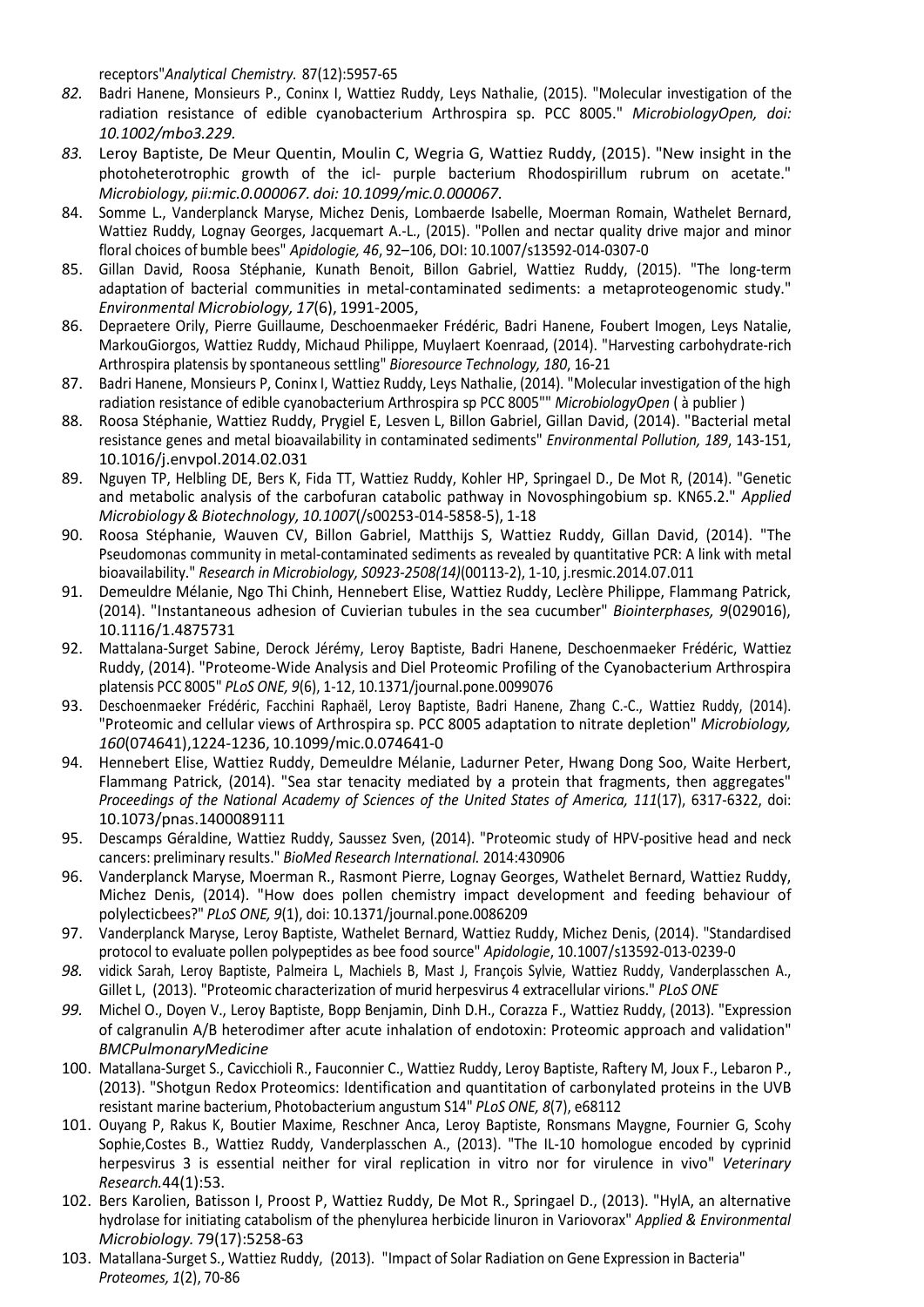- 104. Mastroleo F., Van Houdt R., Atkinson S, Mergeay Maximilien, Hendricks L., Wattiez Ruddy, Leys Nathalie, (2013)."Modelled microgravity cultivation modulates N-acylhomoserine lactone production in Rhodospirillum rubrum S1H independently of cell density." Microbiology, 159(12), 2456-66
- 105. Tassin Alexandra, Leroy Baptiste, Laoudj-Chenivesse Dalila, Wauters Armelle, Vanderplanck Céline, Le Bihan Marie- Catherine, Coppée Frédérique, Wattiez Ruddy, Belayew Alexandra, (2012). "FSHD Myotubes with Different Phenotypes Exhibit Distinct Proteomes." PLoS ONE, 7(12), e51865, doi: 10.1371/journal.pone.0051865
- 106. Crabbé A, Leroy Baptiste, Wattiez Ruddy, Aertsen A, Leys Natalie, Cornelis Pierre, Van Houdt R., (2012). "Differential proteomics and physiology of Pseudomonas putida KT2440 under filament-inducing conditions." BMCMicrobiology, 12(1), 282-292
- 107. Daghfous G, Smargiassi m, Libourel PA, Wattiez Ruddy, Bels Vincent, (2012). "The Function of Oscillatory Tongue- Flicks in Snakes: Insights from Kinematics of Tongue-Flicking in the Banded Water Snake (Nerodia fasciata)." Chemical Senses. 37(9):883-96
- 108. Lété C, Palmeira L, Leroy Baptiste, Mast J, Machiels B, Wattiez Ruddy, Vanderplasschen A., Gillet L, (2012). "Proteomic characterization of bovine herpesvirus 4 extracellular virions" Journal of Virology
- 109. Mattalana-Surget Sabine, Joux Fabien, Wattiez Ruddy, Lebaron Philippe, (2012). "Proteome Analysis of the UVB- Resistant Marine Bacterium Photobacterium angustum S14" PLoS ONE
- 110. Smargiassi Maïté, Daghfous Gheylen, Leroy Baptiste, Legreneur Pierre, Toubeau Gérard, Bels Vincent, Wattiez Ruddy, (2012). "Chemical basis of prey recognition in Thamnophiine snakes: the unexpected new roles of parvalbumins" PLoS ONE, 7(6), 0039560
- 111. Hennebert Elise, Wattiez Ruddy, Waite Herbert, Flammang Patrick, (2012). "Characterization of the protein fraction of the temporary adhesive secreted by the tube feet of the sea star Asterias rubens" Biofouling, 28(3), 289-303, 10.1080 /08927014.201 2.672645
- 112. Roupie V., Viart Sophie, Leroy Baptiste, Romano M., Govaerts M., Letesson J.J., Wattiez Ruddy, Huygen K., (2012). "Immunogenicity of eight Mycobacterium avium subsp. paratuberculosis specific antigens in DNA vaccinated and MAP infected mice" Veterinary Immunology and Immunopathology. 145(1-2):74-85
- 113. Rosier Caroline, Leys Natalie, Henoumont Céline, Mergeay Maximilien, Wattiez Ruddy, (2012). "Purification and characterization of the acetone carboxylase of Cupriavidus metallidurans strain CH34" Applied and EnvironmentalMicrobiology, 78, 4516, 4518
- 114. Bers Karolien, Leroy Baptiste, Breugelmans P., Albers P., Lavigne R, Sorensen S, Amaand J, De Mot R, Wattiez Ruddy, Springael D., (2011). "A Novel Hydrolase Identified by Genomic-Proteomic Analysis of Phenylurea Herbicide Mineralization by Variovorax sp. Strain SRS16<sup>+</sup>" Applied & Environmental Microbiology. 77(24):8754-64
- 115. van Beurden SJ, Leroy Baptiste, Wattiez Ruddy, Haenen OL, Boeren S, Vervoort JJ, Peeters BP, Rottier PJ, Engelsma MY, Vanderplasschen A., (2011). "Identification and localization of the structural proteins of anguillid herpesvirus 1" Veterinary Research. 42(1):105.
- 116. Raj VS, Fournier G, Rakus K, Ronsmans M, Ouyang P, Michel B., Delforges C, Costes B, Farnir F, Leroy Baptiste, Wattiez Ruddy, Melard C, Mast J, Lieffrig F, Vanderplasschen A., (2011). "Skin mucus of Cyprinus carpio inhibits cyprinid herpesvirus 3 binding to epidermal cells" Veterinary Research. 42(1):92.
- 117. Azarkan M, Matagne André, Wattiez Ruddy, Bolle L, vandenameele J, Baeyens-Volant D, (2011). "Selective and reversible thiol-pegylation, an effective approach for purification and characterization of five fully active ficin (iso)forms from Ficus carica latex" Phytochemistry, 72(14-15), 1718-1731
- 118. Hennebert Elise, Wattiez Ruddy, Flammang Patrick, (2011). "Characterisation of the Carbohydrate Fraction of the Temporary Adhesive Secreted by the Tube Feet of the Sea Star Asterias rubens" Marine Biotechnology, 13(3), 484- 495, DOI: 10.1007/s10126-010-9319-6
- 119. Wang X., Soetart K, 'S Heeren Catherine, Peirs P, Lanéelle MA, Lefèvre P, Bifani P, Content J, Daffé M, HuygenK., De bruyn J, Wattiez Ruddy, (2011). "Biochemical and immunological characterization of a cpn60.1 knockout mutant of Mycobacterium bovis BCG" Microbiology, 157(4), 1205-1219
- 120. Michel B., Leroy Baptiste, Stalin Raj V., Lieffrig F., Mast J., Wattiez Ruddy, Vanderplasschen A., Costes B., (2010). "Proteomic analyses of koi herpesvirus by mass spectrometry reveal 40 structural proteins" Journal of General Virology (The), 91(2), 452-62
- 121. Leroy Baptiste, Rosier Caroline, Erculisse V., Leys N., Mergeay M., Wattiez Ruddy, (2010). "Differential proteomic analysis of C. metallidurans CH34 cultured under simulated microgravity: application and comparison of three isotopecoded protein labelling strategies" Proteomics, 10(12), 2281-91
- 122. Breugelmans P., Dejonghe W., Leroy Baptiste, Wattiez Ruddy, Schoofs G., De Mot R., Springael D., (2010). "Proteomic study of linuron and 3,4-dichloroaniline degradation by Variovorax sp. WDL1: evidence for the involvement of an aniline dioxygenase-related multicomponent protein" Research in Microbiology, 161(3), 208- 18
- 123. Janssen P.J., Morin N., Mergeay M., Leroy Baptiste, Wattiez Ruddy, Vallaeys T., Waleron K., Waleron M., Quillardet P., Tandeau de Marsac N., Talla E., zhang C., Leys N., (2010). "Genome sequence of the edible cyanobacterium Arthrospira sp. PCC8005" Journal of Bacteriology. 192(9):2465-6.
- 124. Matallana-Surget S., Leroy Baptiste, Wattiez Ruddy, (2010). "Shotgun proteomics: concept, key points and data mining" Expert Review of Proteomics, 7(1), 5-7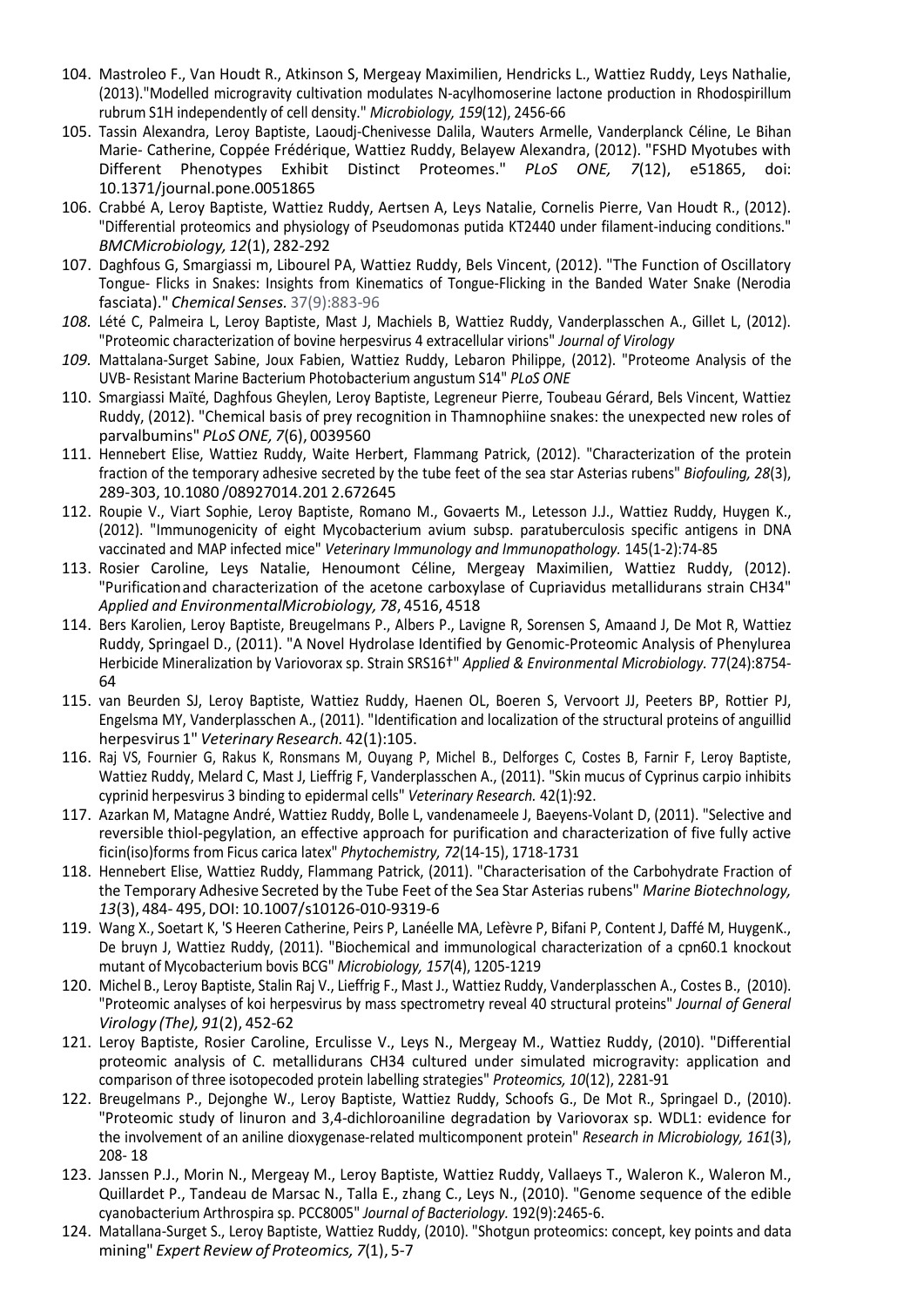- 125. Mastroleo F., Van Houdt R., Leroy Baptiste, Benotmane R., Janssen A., Mergeay M., Vanhavere F., Hendricks L., Wattiez Ruddy, Leys N., (2009). "Experimental design and environmental parameters affect Rhodospirillum rubrum S1H response to spaceflight" ISME Journal (The), 3(12), 1402-19
- 126. Taghavi S., Lesaulnier C., Monchy S., Wattiez Ruddy, Mergeay M., van der Lelie D., (2009). "Lead(II) resistance in Cupriavidus metallidurans CH34: interplay between plasmid and chromosomally-located functions" Antonie van Leeuwenhoek, 96(2), 171-82
- 127. Leys N., Baatout S., Rosier Caroline, Dams A., s'Heeren C., Wattiez Ruddy, Mergeay M., (2009). "The response of Cupriavidus metallidurans CH34 to spaceflight in the international space station" Antonie van Leeuwenhoek, 96(2), 227-245
- 128. Léonet Aline, Rasolofonirina R., Wattiez Ruddy, Jangoux Michel, Eeckhaut Igor, (2009). "A new method to induce oocyte maturation in holothuroids" Invertebrate Reproduction and Development, 53(1), 13-21
- 129. Mastroleo F., Leroy Baptiste, Van Houdt R., 'S Heeren Catherine, Mergeay M., Hendricks L., Wattiez Ruddy, (2009)."Shotgun proteome analysis of Rhodospirillum rubrum S1H: integrating data from gel-free and gel- based peptides fractionation methods" Journal of Proteome Research, 8(5), 2530-2541
- 130. Leroy Baptiste, Viart S, Trinchero N, Roupie V., Govaerts M., Letesson J.J., Huygen K., Wattiez Ruddy, (2009). "Use of Mycobacterium avium subsp. paratuberculosis specific coding sequences for serodiagnosis of bovine paratuberculosis" Veterinary Microbiology, 135(3-4), 313-319
- 131. Roupie V., Leroy Baptiste, Rosseels V., Piersoel V., Noël-Georis I., Romano M., Govaerts M., Wattiez Ruddy, Letesson J.J., Huygen K., (2008). "Immunogenicity and protective efficacy of DNA vaccines encoding MAP0586c and MAP4308c of Mycobacterium avium subsp. paratuberculosis secretome" Vaccine, 26(37), 4783-4794
- 132. Bersch B., Favier A., Schanda P., van Aelst S., Vallaeys T., Covès J., Mergeay M., Wattiez Ruddy, (2008). "Molecular structure and metal-binding properties of the periplasmic CopK protein expressed in Cupriavidus metallidurans CH34 during copper challenge" Journal of Molecular Biology, 380(2), 386-403
- 133. Kowaljow Valeria, Marcowycz Aline, Ansseau Eugénie, Conde Cecilia B., Sauvage Sébastien, Mattéotti Christel, Arias Cristina, Corona E. Daniel, Nuñez Nicolas G., Leo Oberdan, Wattiez Ruddy, Figlewicz Denise, Laoudj-Chenivesse Dalila, Belayew Alexandra, Coppée Frédérique, Rosa Alberto L., (2007). "The DUX4 gene at the FSHD1A locus encodes a pro-apoptotic protein" Neuromuscular Disorders, 17(8), 611-23
- 134. Leroy Baptiste, Roupie V., Noël-Georis I., Rosseels V., Walravens K., Govaerts M., Huygen K., Wattiez Ruddy, (2007). "Antigen discovery: a postgenomic approach to paratuberculosis diagnosis" Proteomics, 7(7), 1164-76
- 135. Capron Brigitte, Wattiez Ruddy, Sindic Christian, Godaux Emile, Ris Laurence, (2007). "Tyrosine phosphorylation ofrabphilin during long-lasting long-term potentiation" Neuroscience Letters, 414(3), 257-62
- 136. Dubois V., Nieder M., Collot F., Negrouk A., Nguyen T.T., Gangwar S., Reitz B., Wattiez Ruddy, Dasnois L., Trouet A., (2006). "Thimet oligopeptidase (EC 3.4.24.15) activates CPI-0004Na, an extracellularly tumour-activated prodrug of doxorubicin" European Journal of Cancer, 42(17), 3049-56
- 137. Leroy Baptiste, Toubeau Gérard, Falmagne Paul, Wattiez Ruddy, (2006). "Identification and characterization of new protein chemoattractants in the frog skin secretome" Molecular & Cellular Proteomics, 5(11), 2114-2123
- 138. Monchy S., Benotmane M.A., Wattiez Ruddy, van Aelst S., Auquier V., Borremans B., Mergeay M., Taghavi S., van der Lelie D., Vallaeys T., (2006). "Transcriptomic and proteomic analyses of the pMOL30-encoded copper resistance in Cupriavidus metallidurans strain CH34" Microbiology, 152(6), 1765-76
- 139. Tricot C., van Aelst S., Wattiez Ruddy, Mergeay M., Stalon V., Wouters J., (2005). "Overexpression, purification, crystallization and crystallographic analysis of CopK of Cupriavidus metallidurans" Acta Crystallographica Section F-Structural Biology and Crystallization Communications, 1-61(9), 825-827
- 140. Mols J., Peeters-Joris C., Wattiez Ruddy, Agathos S.N., Schneider Y.J., (2005). "Recombinant interferon-gamma secreted by Chinese hamster ovary-320 cells cultivated in suspension in protein-free media is protected against extracellular proteolysis by the expression of natural protease inhibitors and by the addition of plant protein hy" In Vitro Cellular & Developmental Biology. Animal, 41(3-4), 83-91
- 141. Dequiedt F., Van Lint J., Lecomte Elodie, Van Duppen V., Seufferlein T., Vandenheede J.R., Wattiez Ruddy, Kettmann R., (2005). "Phosphorylation of histone deacetylase 7 by protein kinase D mediates T cell receptorinduced Nur77 expression and apoptosis" Journal of Experimental Medicine, 201(5), 793-804
- 142. Wattiez Ruddy, Falmagne Paul, (2005). "Proteomics of bronchoalveolar lavage fluid" Journal of Chromatography. B: Analytical Technologies in the Biomedical & Life Sciences, 815(1-2), 169-78
- 143. Saussez Sven, Nonclerq Denis, Laurent Guy, Wattiez Ruddy, André Sabine, Kaltner Herbert, Gabius Hans-Joachim, Kiss Robert, Toubeau Gérard, (2005). "Towards functional glycomics by localization of tissue lectins: immunohistochemical galectin fingerprinting during diethylstilbestrol-induced kidney tumorigenesis in male Syrian hamster" Histochemistry & Cell Biology, 123(1), 29-41
- 144. Saussez Sven, Nonclercq Denis, Laurent Guy, Wattiez Ruddy, André Sabine, Kaltner Herbert, Gabius Hans -Joachim, Kiss Robert, Toubeau Gérard, (2004). "Toward functional glycomics by localization of tissue lectins : immunohistochemical galectin fingerprinting during diethylstilbestrol-induced kidney tumorigenesis in male Syrianhamster." Histochemistry & Cell Biology, 123, 29-41.
- 145. Tandia BM, Vandenbranden M, Wattiez Ruddy, Lakhdar Z, Ruysschaert Jean-Marie, Elouahabi A, (2003). "Identification of human plasma proteins that bind to cationic lipid/DNA complex and analysis of their effects on transfection efficiency: implications for intravenous gene transfer." Molecular Therapy : The Journal of the American Society of Gene Therapy. 8(2):264-73
- 146. Mergeay M., Monchy S., Vallaeys T., Auquier V., Benotmane A, Bertin P, Taghavi S., Dunn J., van der Lelie D.,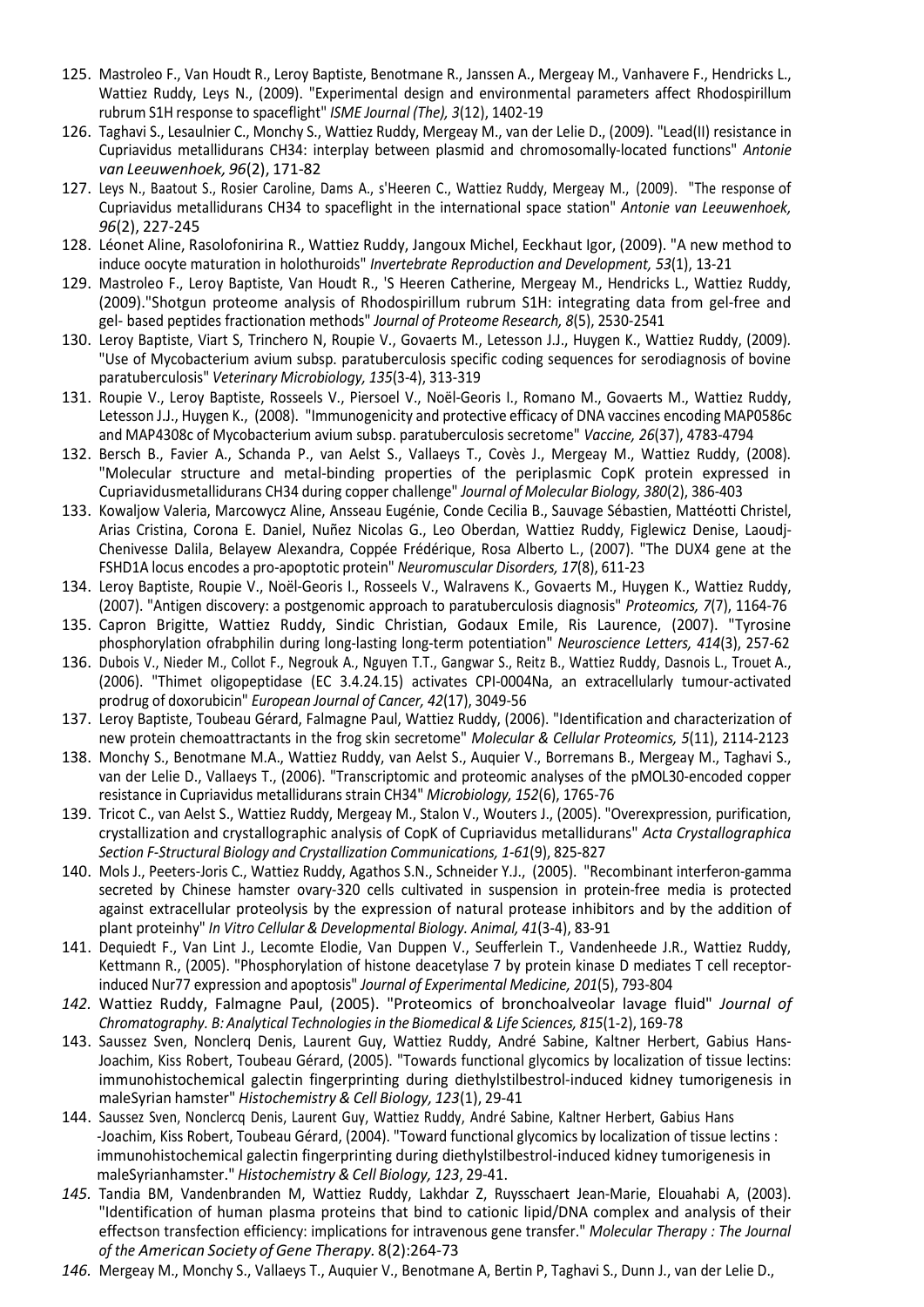Wattiez Ruddy, (2003). "Ralstonia metallidurans, a bacterium specifically adapted to toxic metals: towards acatalogue of metal-responsive genes." FEMS Microbiology Reviews. 27(2-3):385-410

- 147. Wattiez Ruddy, Noël-Georis I., Cruyt C, Broeckaert F, Bernard A, Falmagne Paul, (2003). "Susceptibility to oxidative stress: proteomic analysis of bronchoalveolar lavage from ozone-sensitive and ozone-resistant strains ofmice." Proteomics. 3(5):658-65
- 148. De Bie LG, Roovers M, Oudjama Y, Wattiez Ruddy, Tricot C., Stalon V., Droogmans Louis, Bujnicki JM, (2003). "The yggH gene of Escherichia coli encodes a tRNA (m7G46) methyltransferase." Journal of Bacteriology. 185(10):3238-43
- 149. Couvreur B, Wattiez Ruddy, Bollen A, Falmagne Paul, Le Ray D, Dujardin JC, (2002). "Eubacterial HslV and HslU subunits homologs in primordial eukaryotes." Molecular Biology and Evolution. 19(12):2110-7
- 150. Noël-Georis I., Bernard A, Falmagne Paul, Wattiez Ruddy, (2002). "Database of bronchoalveolar lavage fluid proteins." Journal of Chromatography. B : Analytical Technologies in the Biomedical & Life Sciences. 771(1- 2):221-36
- 151. Arand M, Golubev AM, Neto JR, Polikarpov I, Wattiez Ruddy, Korneeva OS, Eneyskaya EV, Kulminskaya AA, Shabalin KA, Shishliannikov SM, Chepurnaya OV, Neustroev KN, (2002). "Purification, characterization, gene cloning and preliminary X-ray data of the exo-inulinase from Aspergillus awamori." Biochemical Journal. 15;362(Pt 1):131-5
- 152. Persu A, Stoenoiu MS, Messiaen T, Davila S, Robino C, El-Khattabi O, Mourad M, Horie S, Feron O, Balligand JL, Wattiez Ruddy, Pirson Y, Chauveau D, Lens XM, Devuyst O, (2002). "Modifier effect of ENOS in autosomal dominant polycystic kidney disease." Human Molecular Genetics. 11(3):229-41.
- 153. Baeyens N, Wattiez Ruddy, Raussens V, Ruysschaert Jean-Marie, Goormaghtigh E., (2001). "Structural modifications in the membrane-bound regions of the gastric H+/K+-ATPase upon ligand binding. " European Journal of Biochemistry. 268(19):5135-41.
- 154. Hermans C, Libotte V, Robin M, Clippe A, Wattiez Ruddy, Falmagne Paul, Langhendries JP, Bernard A, (2001). "Maternal tobacco smoking and lung epithelium-specific proteins in amniotic fluid." Pediatric Research. 50(4):487-94
- 155. Grimard V, Vigano C, Margolles A, Wattiez Ruddy, Van Veen HW, Konings WN, Ruysschaert Jean-Marie, Goormaghtigh E, (2001). "Structure and dynamics of the membrane-embedded domain of LmrAinvestigated bycoupling polarized ATR-FTIR spectroscopy and (1)H/(2)H exchange." Biochemistry
- 156. Noël-Georis I., Bernard A, Falmagne Paul, Wattiez Ruddy, (2001). "Proteomics as the tool to search for lung disease markers in bronchoalveolar lavage." Disease Markers
- 157. Abrecht H, Wattiez Ruddy, Ruysschaert Jean-Marie, Homblé F., (2000). "Purification and characterization of twovoltage-dependent anion channel isoforms from plant seeds." Plant Physiology
- 158. Harvengt P, Vlerick A, Fuks B, Wattiez Ruddy, Ruysschaert Jean-Marie, Homblé F., (2000). "Lentil seed aquaporins form a hetero-oligomer which is phosphorylated by a  $Mg(2+)$ -dependent and  $Ca(2+)$ regulated kinase." Biochemical Journal
- 159. Wang X., Wattiez Ruddy, Paggliacia C, Telford JL, Ruysschaert Jean-Marie, Cabiaux V, (2000). "Membrane topology of VacA cytotoxin from H. pylori." FEBS Letters
- 160. De Geyter C, Wattiez Ruddy, Sansonetti P, Falmagne Paul, Ruysschaert Jean-Marie, Parsot C, Cabiaux V, (2000). "Characterization of the interaction of IpaB and IpaD, proteins required for entry of Shigella flexneri into epithelial cells, with a lipid membrane." European Journal of Biochemistry
- 161. De bruyn J, Soetart K, Bruyssens P, Calonne I, De Coene JL, Gallet X, Brasseur R., Wattiez Ruddy, Falmagne Paul, Montrozier H, Lanéelle MA, Daffé M, (2000). "Evidence for specific and non-covalent binding of lipids to natural and recombinant Mycobacterium bovis BCG hsp60 proteins, and to the Escherichia coli homologue GroEL." Microbiology Texte intégral : 1513.full.pdf (Accès réservé aux membres du personnel de l'UMONS)
- 162. Wattiez Ruddy, Hermans C, Cruyt C, Bernard A, Falmagne Paul, (2000). "Human bronchoalveolar lavage fluid protein two-dimensional database: study of interstitial lung diseases." Electrophoresis
- 163. de Diesbach P, Berens C, N'Kuli F, Monsigny M, Sonveaux E, Wattiez Ruddy, Courtoy PJ, (2000). "Identification, purification and partial characterisation of an oligonucleotide receptor in membranes of HepG2 cells." Nucleic AcidsResearch
- 164. Tardy F, Homblé F., Neyt C, Wattiez Ruddy, Cornelis GR, Ruysschaert Jean-Marie, Cabiaux V, (1999). "Yersinia enterocolitica type III secretion-translocation system: channel formation by secreted Yops." EMBO Journal
- 165. Ris Laurence, Wattiez Ruddy, Falmagne Paul, Godaux Emile, (1999). "Changes in protein expression in the vestibular nuclei during vestibular compensation" Neuroreport
- 166. Knoops B, Clippe A, Bogard C, Arsalane K, Wattiez Ruddy, Hermans C, Duconseille E, Falmagne Paul, Bernard A, (1999). "Cloning and characterization of AOEB166, a novel mammalian antioxidant enzyme of the peroxiredoxin family." Journal of Biological Chemistry
- 167. Dubercq V, Thia-Toong TL, Charlier D, Villeret V, Roovers M, Wattiez Ruddy, Legrain C, Glansdorff N, (1999). "Aspartate carbamoyltransferase from the thermoacidophilic archaeon Sulfolobus acidocaldarius. Cloning, sequence analysis, enzyme purification and characterization." European Journal of Biochemistry
- 168. Chanas-Sacré G, Mazy-Servais C, Wattiez Ruddy, Pirard S, Rogister B, Patton JG, Belachew S, Malgrange B, Moonen G, Leprince P, (1999). "Identification of PSF, the polypyrimidine tract-binding protein-associated splicing factor, as a developmentally regulated neuronal protein." Journal of Neuroscience Research
- 169. Wattiez Ruddy, Hermans C, Bernard A, Lesur O, Falmagne Paul, (1999). "Human bronchoalveolar lavage fluid: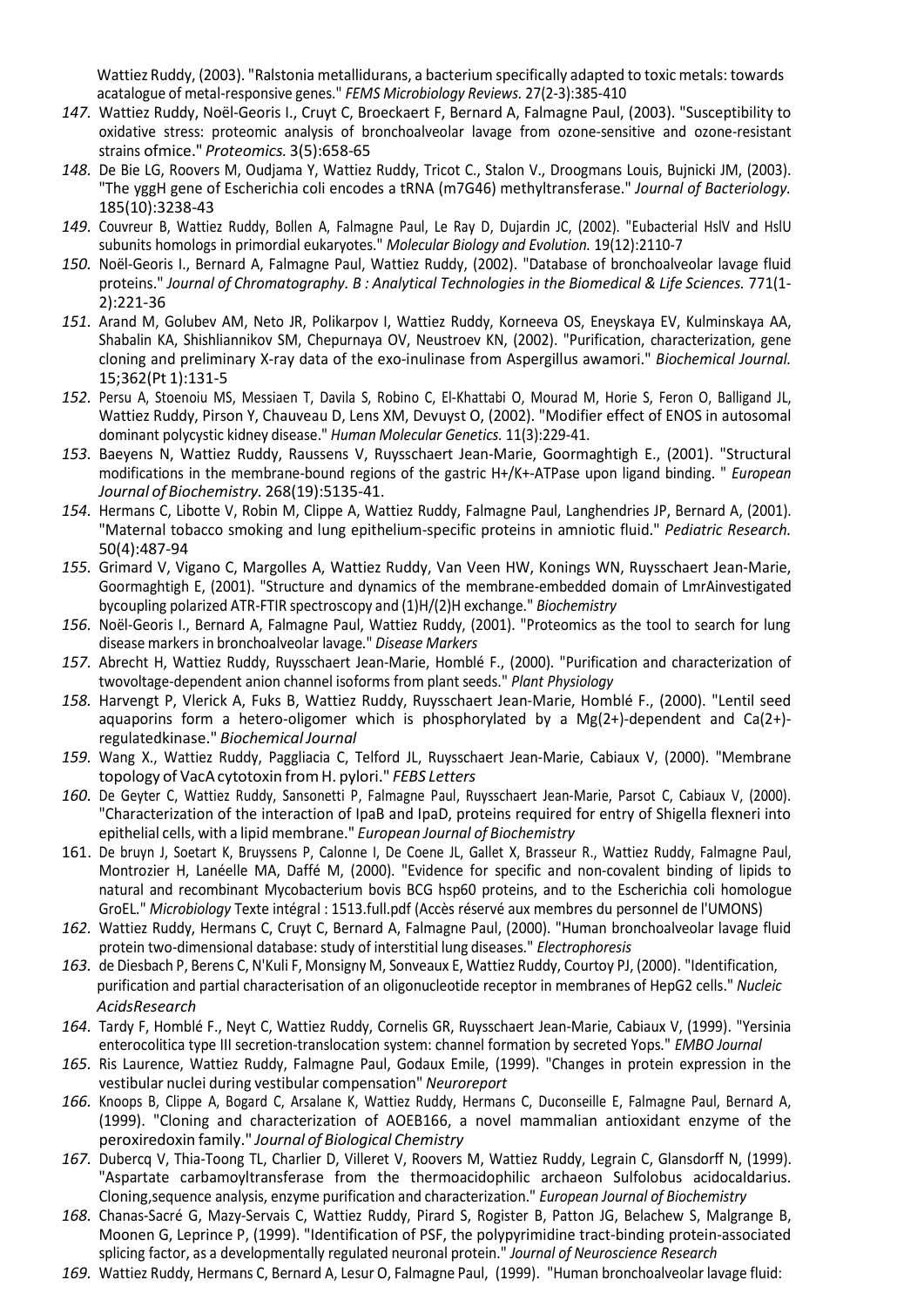two-dimensional gel electrophoresis, amino acid microsequencing and identification of major proteins." Electrophoresis

- 170. Strohl A, Pozzi S, Wattiez Ruddy, Roesen B, Miño de Kaspar H, Klauss V, (1999). "Secondary glaucoma in Paraguay. Etiology and incidence" Ophthalmologe : Zeitschrift der Deutschen Ophthalmologischen Gesellschaft
- 171. Bex F, Murphy K, Wattiez Ruddy, Burny Arsene, Gaynor RB, (1999). "Phosphorylation of the human T-cell leukemia virus type 1 transactivator tax on adjacent serine residues is critical for tax activation." Journal of Virology
- 172. Quertenmont P, Wolff C, Wattiez Ruddy, Vander Borght P, Falmagne Paul, Ruysschaert Jean-Marie, Cabiaux V, (1999). "Structure and topology of diphtheria toxin R domain in lipid membranes." Biochemistry
- 173. Ris Laurence, Wattiez Ruddy, Waele CD, Vidal Pierre-Paul, Godaux Emile, (1998). "Reappearance of activity in the vestibular neurones of labyrinthectomized guinea-pigs is not delayed by cycloheximide" Journal of Physiology
- 174. Wang XM, Wattiez Ruddy, Brossier F, Mock M, Falmagne Paul, Ruysschaert Jean-Marie, Cabiaux V, (1998). "Useof a photoactivatable lipid to probe the topology of PA63 of Bacillus anthracis in lipid membranes" European Journal of Biochemistry
- 175. Nonclercq Denis, Toubeau Gerard, Wattiez Ruddy, Laurent Guy, Bernard A., Journé Fabrice, Falmagne Paul, Heuson-Stiennon Jeanine-Anne, (1998). "Sublethal alterations and sustained cell proliferation associated with the diethylstilbestrol-induced renal carcinogenesis in male Syrian golden hamsters" European Journal of Morphology, 36(2), 83-96
- 176. Halatek T, Hermans C, Broeckaert F, Wattiez Ruddy, Wiedig Murielle, Toubeau Gérard, Falmagne Paul, Bernard A., (1998). "Quantification of Clara cell protein in rat and mouse biological fluids using a sensitive immunoassay." European Respiratory Journal
- 177. Garbayo JM, Remy B, Alabart JL, Folch J, Wattiez Ruddy, Falmagne Paul, Beckers Jean-François, (1998). "Isolation and partial characterization of a pregnancy-associated glycoprotein family from the goat placenta." Biologyof Reproduction
- 178. Cabiaux V, Buckley JT, Wattiez Ruddy, Ruysschaert Jean-Marie, Parker MW, Van der Goot FG, (1997). "Conformational changes in aerolysin during the transition from the water-soluble protoxin to the membranechannel." Biochemistry
- 179. Wang XM, Wattiez Ruddy, Mock M, Falmagne Paul, Ruysschaert Jean-Marie, Cabiaux V, (1997). "Structure and interaction of PA63 and EF (edema toxin) of Bacillus anthracis with lipid membrane." Biochemistry
- 180. Anouja F, Wattiez Ruddy, Mousset S, Caillet-Fauquet P, (1997). "The cytotoxicity of the parvovirus minute virus of mice nonstructural protein NS1 is related to changes in the synthesis and phosphorylation of cell proteins." Journal ofVirology
- 181. Journé Fabrice, Wattiez Ruddy, Piron Annie, Carion M., Laurent Guy, Heuson-Stiennon Jeanine-Anne, Falmagne Paul, (1997). "Renal epidermal growth factor precursor: proteolytic processing in an in vitro cell-free system" Biochimica et Biophysica Acta-Molecular Cell Research, 1357(1), 18-30
- 182. Zarkik S, Decroly E, Wattiez Ruddy, Seidah NG, Burny Arsene, Ruysschaert Jean-Marie, (1997). "Comparative processing of bovine leukemia virus envelope glycoprotein gp72 by subtilisin/kexin-like mammalian convertases."FEBS Letters
- 183. Braibant M, Lefèvre P, de Wit L, Ooms J, Peirs P, Huygen K., Wattiez Ruddy, Content J, (1996). "Identification of a second Mycobacterium tuberculosis gene cluster encoding proteins of an ABC phosphate transporter." FEBS Letters
- 184. Quertenmont P, Wattiez Ruddy, Falmagne Paul, Ruysschaert Jean-Marie, Cabiaux V, (1996). "Topology of diphtheria toxin in lipid vesicle membranes: a proteolysis study." Molecular Microbiology
- 185. Wattiez Ruddy, Nonclercq Denis, Journé Fabrice, Toubeau Gérard, Zanen Jacqueline, Falmagne Paul, Heuson-Stiennon Jeanine-Anne, (1996). "Involvement of transforming growth factor-alpha and its receptor in a model of DES-induced renal carcinogenesis in the Syrian hamster." Carcinogenesis, 17(8), 1615-1622
- 186. Journé Fabrice, Wattiez Ruddy, Severyns Christine, Nonclercq Denis, Toubeau Gérard, Heuson-Stiennon Jeanine- Anne, Falmagne Paul, (1995). "Transforming growth factor-alpha and epidermal growth factor in hamster tissues : biochemical and immunohistochemical studies." Comparative Biochemistry and Physiology, 112C(2), 187-200
- 187. De Pauw P, Neyt C, Vanderwinkel E, Wattiez Ruddy, Falmagne Paul, (1995). "Characterization of human serum N- acetylmuramyl-L-alanine amidase purified by affinity chromatography." Protein Expression & Purification. 6(3):371-8.
- 188. Tricot C., Vander Wauven C, Wattiez Ruddy, Falmagne Paul, Stalon V., (1994). "Purification and properties of a succinyltransferase from Pseudomonas aeruginosa specific for both arginine and ornithine." European Journal ofBiochemistry. 224(3):853-61.
- 189. Defrise-Quertain F, Cabiaux V, Vandenbranden M, Wattiez Ruddy, Falmagne Paul, Ruysschaert Jean-Marie, (1989). "pH-dependent bilayer destabilization and fusion of phospholipidic large unilamellar vesicles induced by diphtheria toxin and its fragments A and B." Biochemistry. 28(8):3406-13
- 190. Cabiaux V, Brasseur R., Wattiez Ruddy, Falmagne Paul, Ruysschaert Jean-Marie, Goormaghtigh E, (1989). "Secondary structure of diphtheria toxin and its fragments interacting with acidic liposomes studied by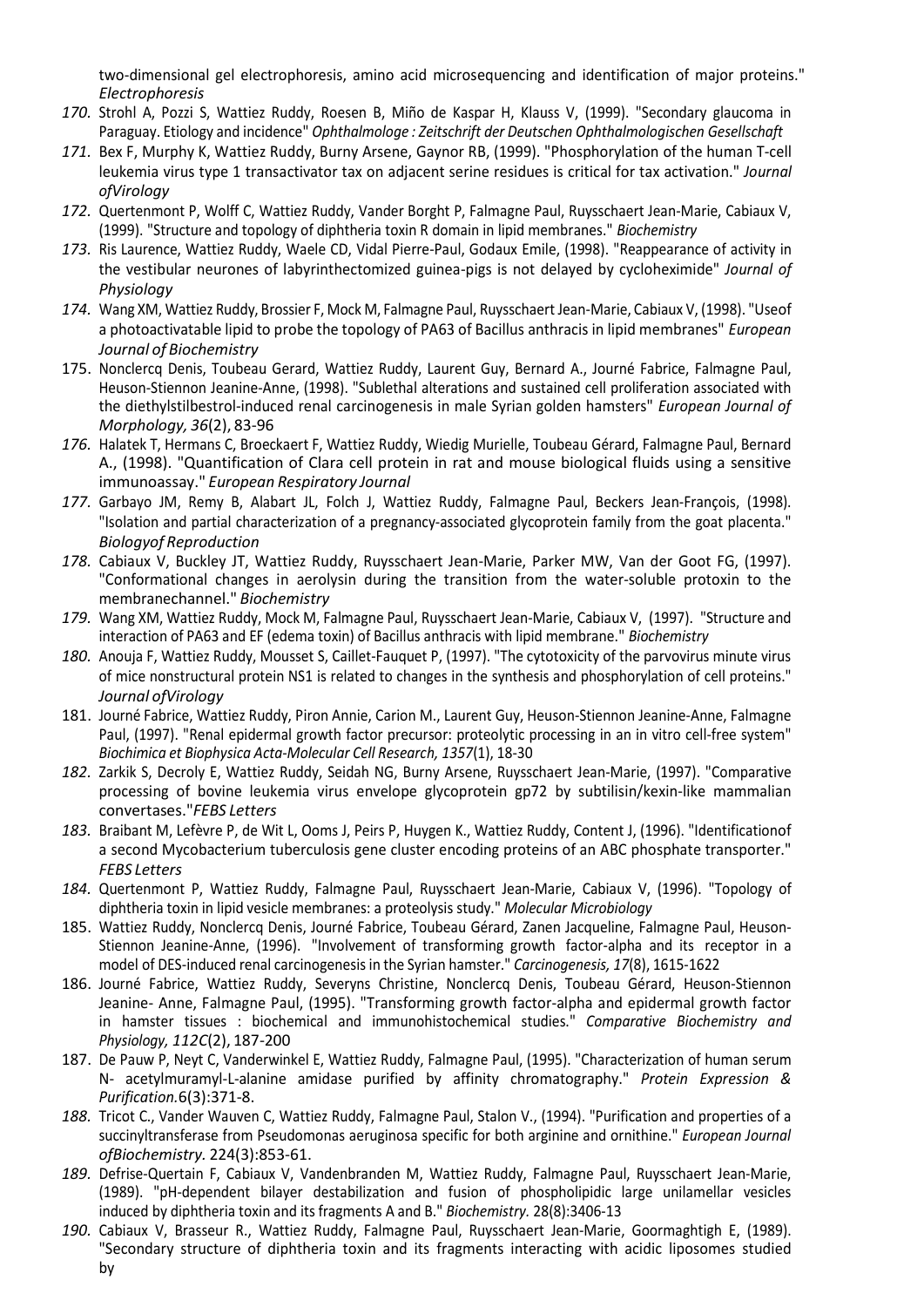polarized infrared spectroscopy." Journal of Biological Chemistry .264(9):4928-38

- 191. Cabiaux V, Goormaghtigh E., Wattiez Ruddy, Falmagne Paul, Ruysschaert Jean-Marie, (1989). "Secondary structure changes of diphtheria toxin interacting with asolectin liposomes: an infrared spectroscopy study." Biochimie. 71(1):153-8
- 192. Cabiaux V, Phalipon A, Wattiez Ruddy, Falmagne Paul, Ruysschaert Jean-Marie, Kaczorek M, (1988). "Expression of a biologically active diphtheria toxin fragment B in Escherichia coli." Molecular Microbiology. 2(3):339-46.

#### Articles published in conference proceedings

- 1. Caucheteur Christophe, Loyez Médéric, Lobry Maxime, Wattiez Ruddy, (2020). "Biofunctionalization strategies for optical fiber grating immunosensors" in SPIE Photonics Europe 2020, Biophotonics in Point-of-Care, Strasbourg, France, 2020
- 2. Loyez Médéric, Hassan Eman M., Lobry Maxime, Fu Liu, Caucheteur Christophe, Wattiez Ruddy, DeRosa Maria C., Willmore William, Albert Jacques, (2020). "Circulating cancer cell detection using an optical fiber aptasensor" in SPIE Photonics Europe 2020, Biophotonics in Point-of-Care, Strasbourg, France, 2020
- 3. Loyez Médéric, Lobry Maxime, Wattiez Ruddy, Caucheteur Christophe, (2019). "Optical fiber gratings: hybrid gold structures for immunoassays" in Seventh European Workshop on Optical Fibre Sensors, 111993J, Limassol, Cyprus, 2019
- 4. Loyez Médéric, Wattiez Ruddy, Caucheteur Christophe, (2017). "Gold electroless deposition for plasmonic fiber optic sensors: process optimization and thermal annealing effect" in 5th Workshop on Specialty Optical Fibers and Their Applications, Limassol, Chypre, 2017
- 5. Loyez Médéric, Ribaut Clotilde, Chevineau Samia, Caucheteur Christophe, Wattiez Ruddy, (2016). "Biomarker detection using packaged plasmonic optical fiber" in 21st Annual Symposium of the IEEE Photonics Society Benelux Chapter, Ghent, Belgium, 2016
- 6. Ribaut Clotilde, Chevineau Samia, Loyez Médéric, Caucheteur Christophe, Wattiez Ruddy, (2016). "Cancer biomarkers identification and detection with plasmonic optical fiber immunosensors" in Post Congress Symposium in Cancer Diagnostics, Gothenburg, Suède, 2016
- 7. Ribaut Clotilde, Malachovska Viera, Mégret Patrice, Wattiez Ruddy, Caucheteur Christophe, (2016). "Biomarkersdetection with plasmonic optical fiber immunosensors" in Biosensors 2016, Gothenburg, Suède, 2016
- 8. Ribaut Clotilde, Malachovska Viera, Mégret Patrice, Wattiez Ruddy, Caucheteur Christophe, (2016). "Biomarkerssensing with Near-Infrared Plasmonic Optical Fiber Grating Sensor" in EUROPTRODE XIII, Graz, Autriche, 2016
- 9. Vanderplanck Céline, Tassin Alexandra, Ansseau Eugénie, Lancelot Céline, Derenne Aline, Conotte Stéphanie, Dudome Virginie, Leroy Baptiste, Wilton D. Steve, Laoudj-Chenivesse Dalila, Wattiez Ruddy, Legrand Alexandre, Belayew Alexandra, Coppée Frédérique, (2015). "Antisense strategies targeting DUX4 and DUX4c for the treatment of Facioscapulohumeral muscular dystrophy." in International World Muscle Society congress, 25, S311-S312,Brighton, UK, 2015
- 10. Ribaut Clotilde, Voisin valerie, Malachovska Viera, Dubois Valentin, Mégret Patrice, Wattiez Ruddy, Caucheteur Christophe, (2015). "Sensitive and selective detection of biomarkers with plasmonic optical fiber grating sensor" inBio-Sensing Technology, Lisbonne, Portugal, 2015
- 11. Malachovska Viera, Ribaut Clotilde, Voisin Valérie, Mégret Patrice, Wattiez Ruddy, Caucheteur Christophe, (2014)."Detection of extracellular EGFR in live cells by plasmonic optical fiber immunosensor" in Biosensors 2014, BIOS2014\_0958, Melbourne, Australia, 2014
- 12. Demeuldre Mélanie, Wattiez Ruddy, Hennebert Elise, Flammang Patrick, (2013). "How do sea cucumber Cuvierian tubules become sticky? A comparative histological approach" in 4th International Symposium on Surface and Interface of Biomaterials, 6, 6, Rome, Italy, 2013
- 13. Hennebert Elise, Demeuldre Mélanie, Wattiez Ruddy, Ladurner Peter, Flammang Patrick, (2013). "Towards the identification of the proteins involved in sea star adhesion" in 4th International Symposium on Surface and Interface of Biomaterials, 6, 10, Rome, Italy, 2013
- 14. Ribaut Clotilde, Caucheteur Christophe, Wattiez Ruddy, (2012). "Bioreceptor development for biosensing applications with optical fiber" in Label-FreeTechnologies: Advances and Applications , Amsterdam, Pays-Bas, 2012
- 15. Hennebert Elise, Wattiez Ruddy, Flammang Patrick, (2009). "Characterization of adhesive secretions from sea star tube feet" in 32nd Annual Meeting of the Adhesion Society, 200-202,